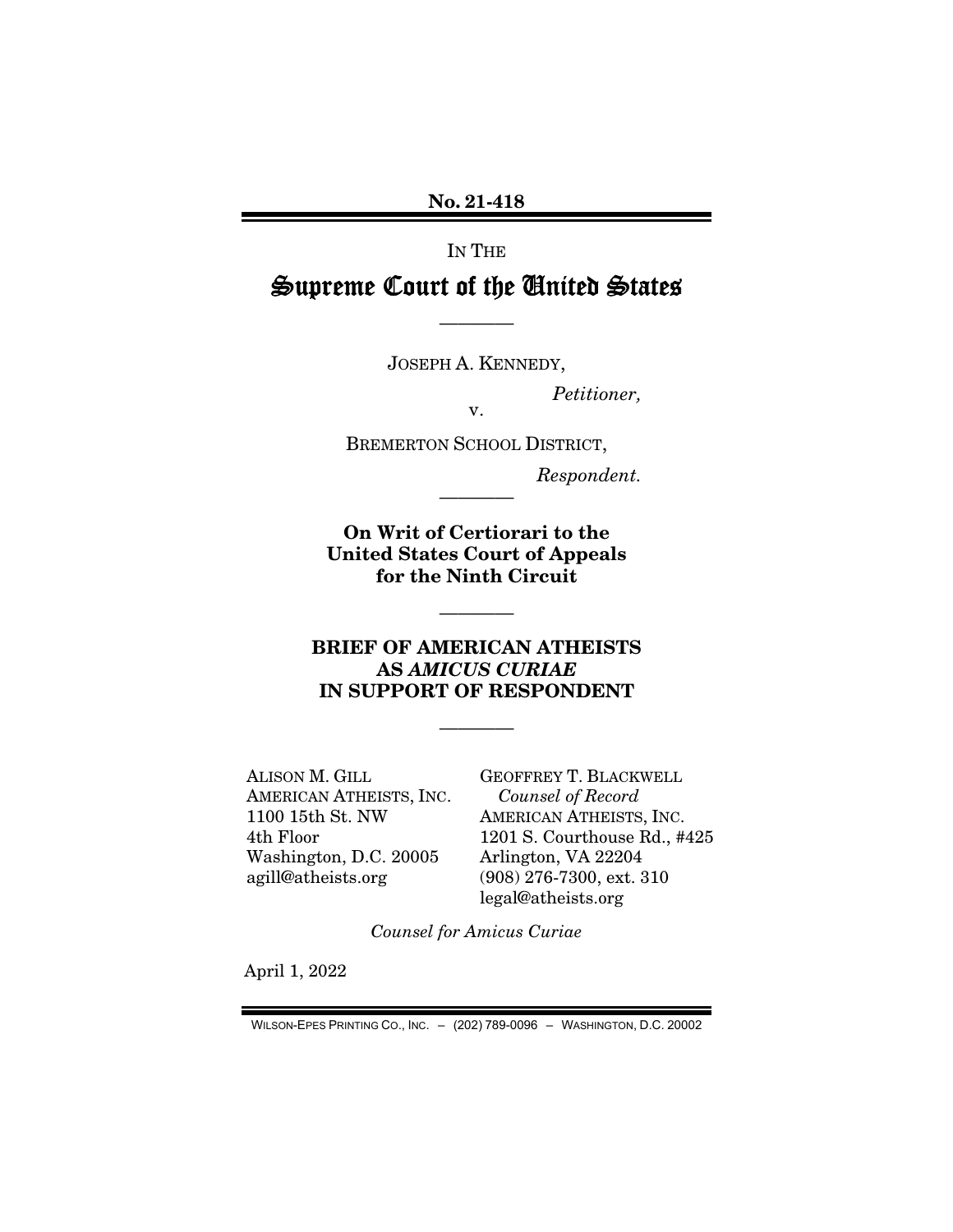## TABLE OF CONTENTS

|--|

| TABLE OF AUTHORITIES                                                                                                                               | iv           |
|----------------------------------------------------------------------------------------------------------------------------------------------------|--------------|
| INTEREST OF AMICUS CURIAE                                                                                                                          | 1            |
| SUMMARY OF THE ARGUMENT                                                                                                                            | $\mathbf{1}$ |
|                                                                                                                                                    | 3            |
| RELIGIOUSLY MOTIVATED SPEECH<br>$\mathbf{I}$ .<br>IS NOT "PREFERRED" OVER OTHER                                                                    | 5            |
| A. An employee's subjective motivations<br>cannot transform government speech<br>into private, protected speech                                    | 6            |
| 1. Whether a matter is of public<br>concern is not contingent on the<br>employee's subjective beliefs or                                           | 7            |
| Employee speech in the course of<br>2.<br>their duties falls beyond the<br>scope of the First Amendment,<br>regardless of subjective beliefs or    | 10           |
| 3. Expanding protection of govern-<br>ment employees' speech to matters<br>of public or private concern does<br>not resolve the Petitioner's para- | 11           |
| B. Granting heightened protection to<br>religiously motivated private speech<br>undermines basic principles of the                                 |              |
| freedom of speech and expression                                                                                                                   | 12           |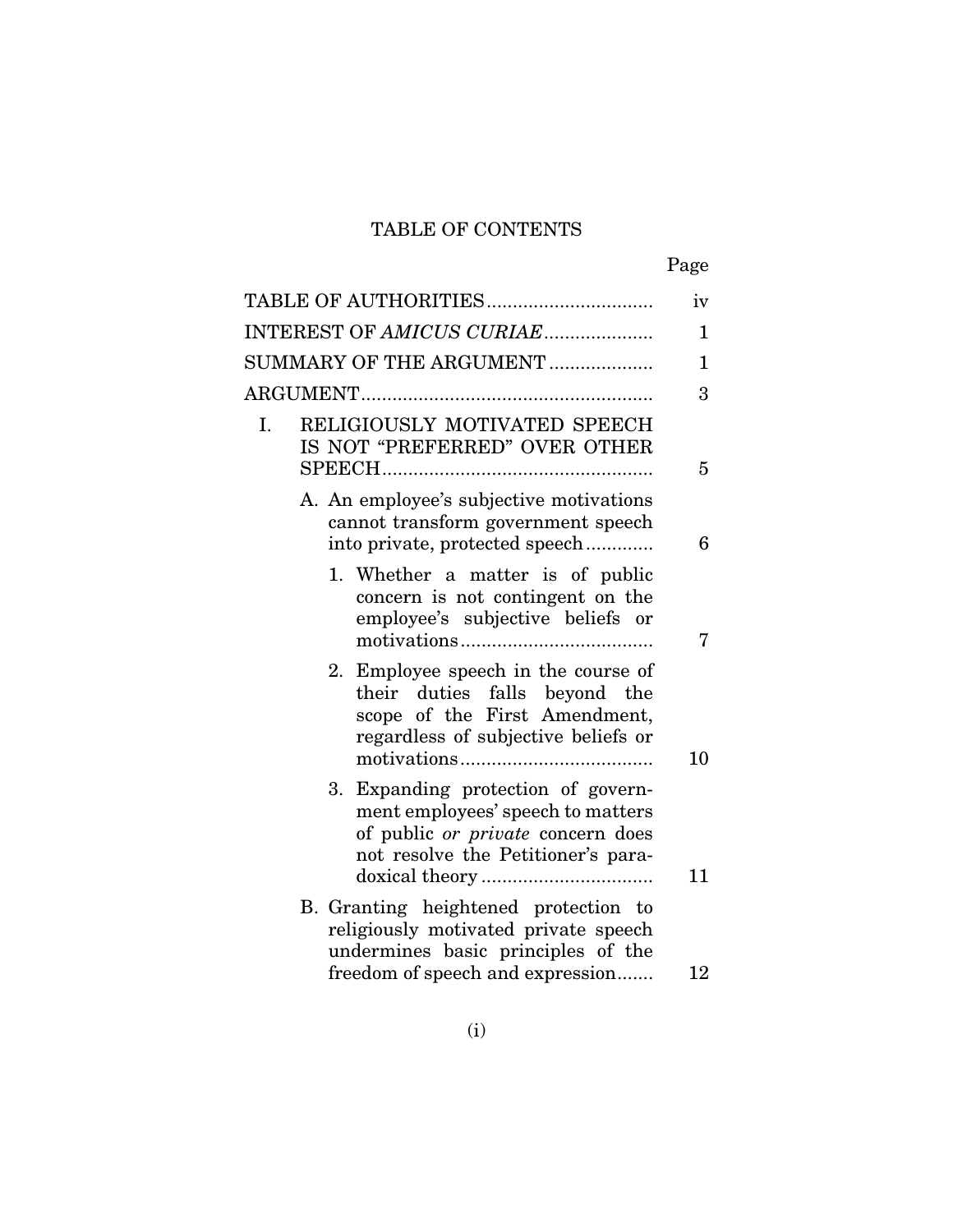# TABLE OF CONTENTS—Continued

| 13     | 1. Governmental examination of a<br>speaker's motivations or beliefs<br>has no place in the application of<br>content-neutral restrictions on |     |
|--------|-----------------------------------------------------------------------------------------------------------------------------------------------|-----|
| 14     | Petitioner's interpretation would<br>2.<br>require the government to impose<br>a prior restraint on any and all                               |     |
| 15     | EFFORTS TO GROUND A SPECIAL<br><b>PROTECTION</b><br>FOR<br><b>RELIGIOUS</b><br>SPEECH IN THIS COURT'S JURIS-<br>PRUDENCE ARE FATALLY FLAWED   | II. |
| 20     | III. PRIVILEGING RELIGIOUS SPEECH<br>WOULD HAVE WIDESPREAD HARM-<br>FUL CONSEQUENCES                                                          |     |
| 22     | A. Privileging government employees'<br>religious speech would be harmful<br>numerous and unforeseeable<br>in                                 |     |
| 26     | B. Privileging religious speech inevita-<br>bly forces the government to select<br>between speakers expressing conflict-                      |     |
| $27\,$ | C. Privileging religious speech will<br>conflict with other constitutional                                                                    |     |
|        |                                                                                                                                               |     |

ii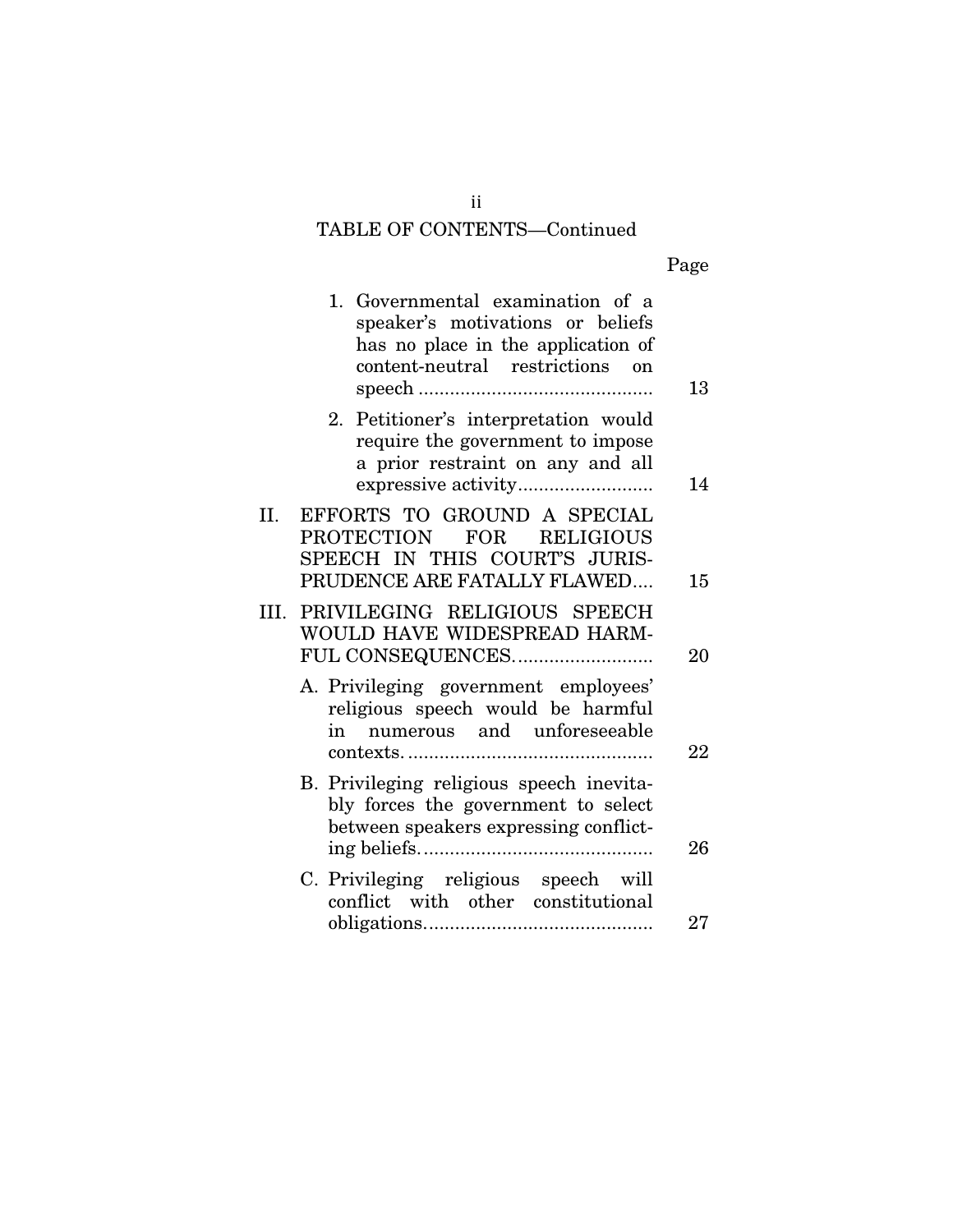## TABLE OF CONTENTS—Continued

Page

| IV. HEIGHTENED PROTECTION FOR |    |
|-------------------------------|----|
| RELIGIOUSLY MOTIVATED SPEECH  |    |
| MUST NECESSARILY EXTEND TO    |    |
| THOSE EXPRESSING EQUIVALENT   |    |
| NONTHEISTIC WORLDVIEWS        | 28 |
|                               | 30 |

iii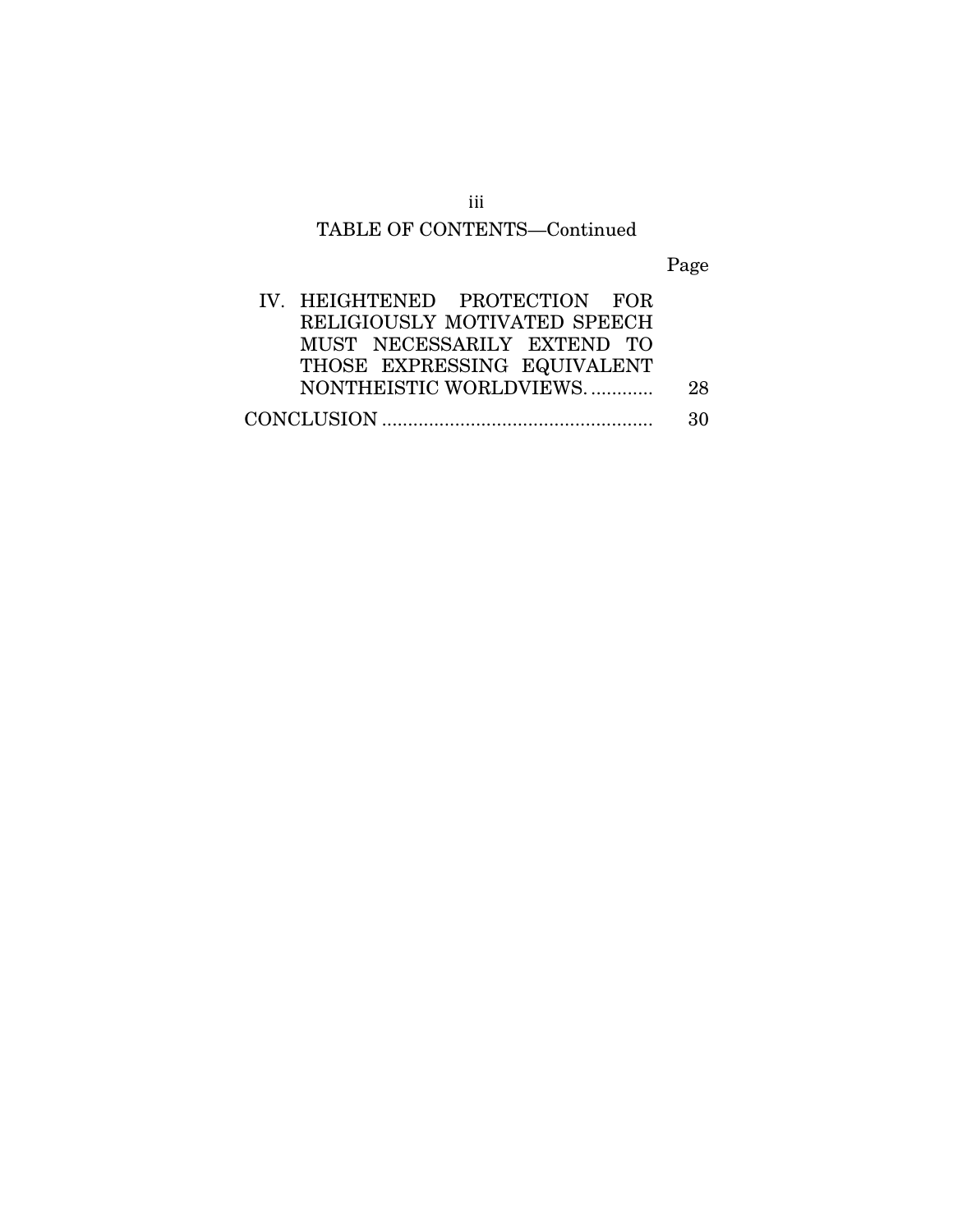# iv TABLE OF AUTHORITIES

| <b>CASES</b><br>Page(s)                               |    |
|-------------------------------------------------------|----|
| Abrams v. United States,                              | 1  |
| Arnett v. Kennedy,                                    | 9  |
| Bd. of Educ. v. Grumet,                               | 29 |
| Board of Regents v. Southworth,                       | 19 |
| Boy Scouts of Am. v. Dale,                            | 9  |
| Burson v. Freeman,                                    | 28 |
| Cantwell v. Conn.,                                    |    |
| Capitol Square Review & Advisory<br>Board v. Pinette, | 15 |
| Christian Legal Society v. Martinez,                  | 17 |
| Church of Lukumi Babalu Aye v.<br>City of Hialeah,    | 24 |
| Cincinnati v. Discovery Network,                      | 25 |
| Connick v. Myers,                                     |    |
| FCC v. Pacifica Found.,                               | 1  |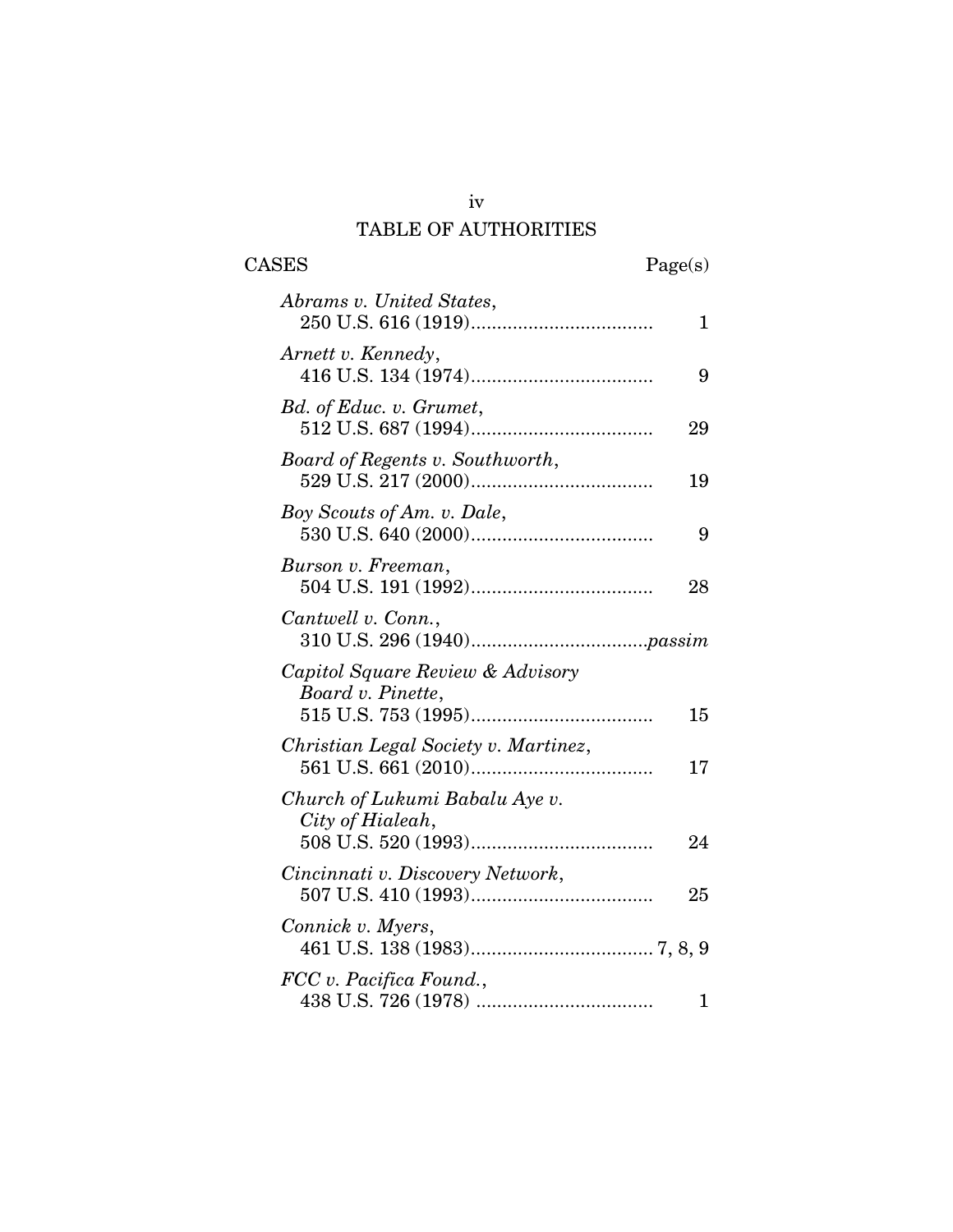## TABLE OF AUTHORITIES—Continued

| First Nat'l Bank v. Bellotti,                                                                       |
|-----------------------------------------------------------------------------------------------------|
| Garcetti v. Ceballos,                                                                               |
| Good News Club v. Milford,                                                                          |
| Illinois Republican Party v. Pritzker,                                                              |
| Kovacs v. Cooper,                                                                                   |
| Kunz v. New York,                                                                                   |
| Lamb's Chapel v. Center Moriches Union<br>Free School District,<br>508 U.S. 384 (1993) 15, 16-17    |
| Lee v. Weisman,<br>7                                                                                |
| Masterpiece Cakeshop, Ltd. v. Colo.<br>Civil Rights Comm'n,<br>L.S. __, 138 S.Ct. 1719 (2018)<br>26 |
| McCullen v. Coakley,<br>13                                                                          |
| Minn. Voters All. v. Mansky,<br>U.S. __, 138 S. Ct. 1876 (2018)<br>28                               |
| Perry Educ. Ass'n v. Perry Local<br>Educators' Ass'n,                                               |

v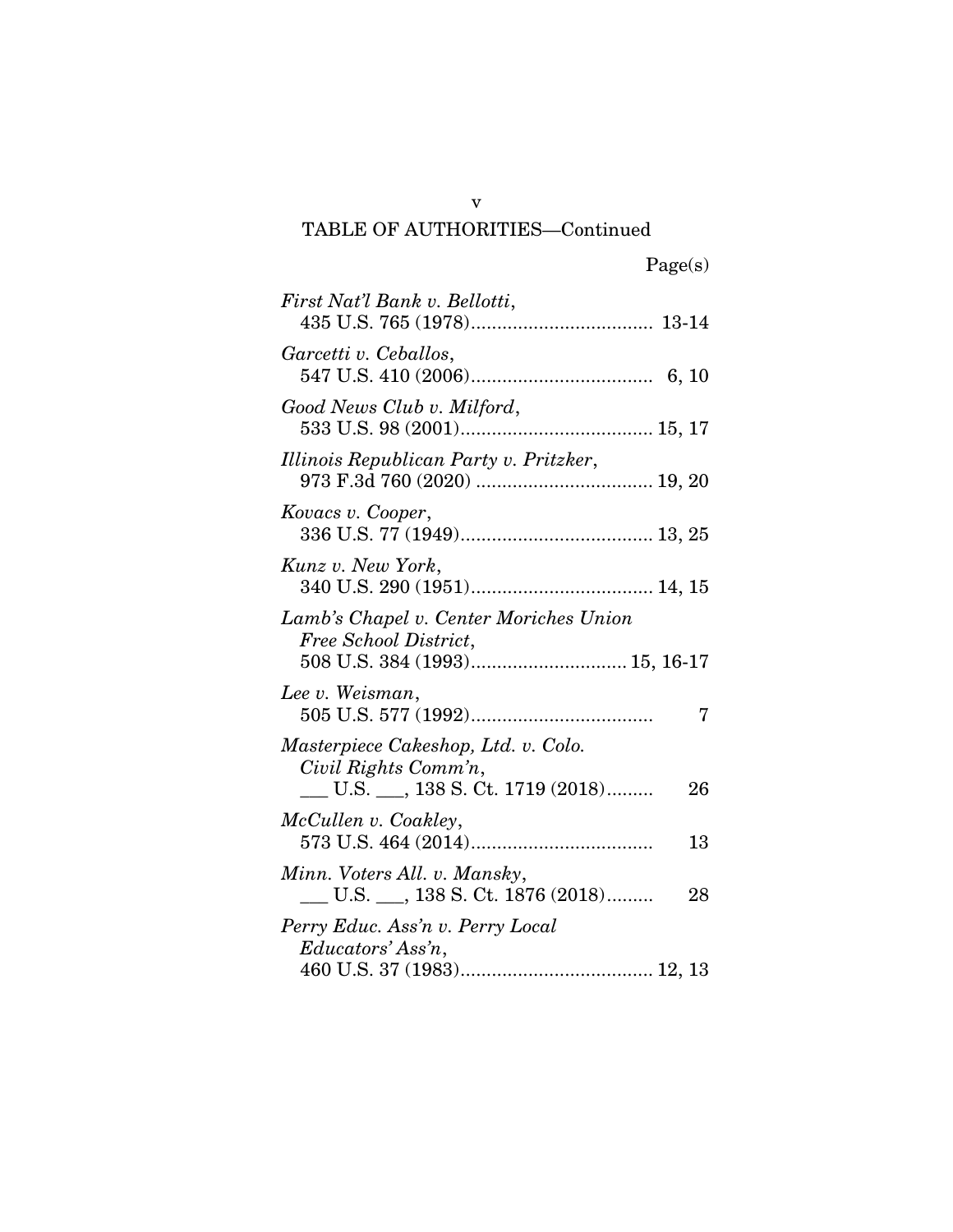## vi TABLE OF AUTHORITIES—Continued

| Pickering v. Bd. of Educ.,                               |
|----------------------------------------------------------|
| Police Dep't of Chicago v. Mosley,                       |
| 13                                                       |
| Rosenberger v. Rector & Visitors of<br>the Univ. of Va., |
| 515 U.S. 819 (1995) 12, 14, 15, 17                       |
| Tinker v. Des Moines Indep. Cmty. Sch. Dist.,<br>9       |
| Trans World Airlines, Inc. v. Hardison,<br>6             |
| United States v. Seeger,                                 |
| Ward v. Rock Against Racism,<br>25                       |
| Waters v. Churchill,<br>6                                |
| Welsh v. United States,<br>29                            |
| West Virginia State Bd. of Educ. v.                      |
| Barnette,                                                |
| Widmar v. Vincent,                                       |
| CONSTITUTION                                             |
|                                                          |
| 18                                                       |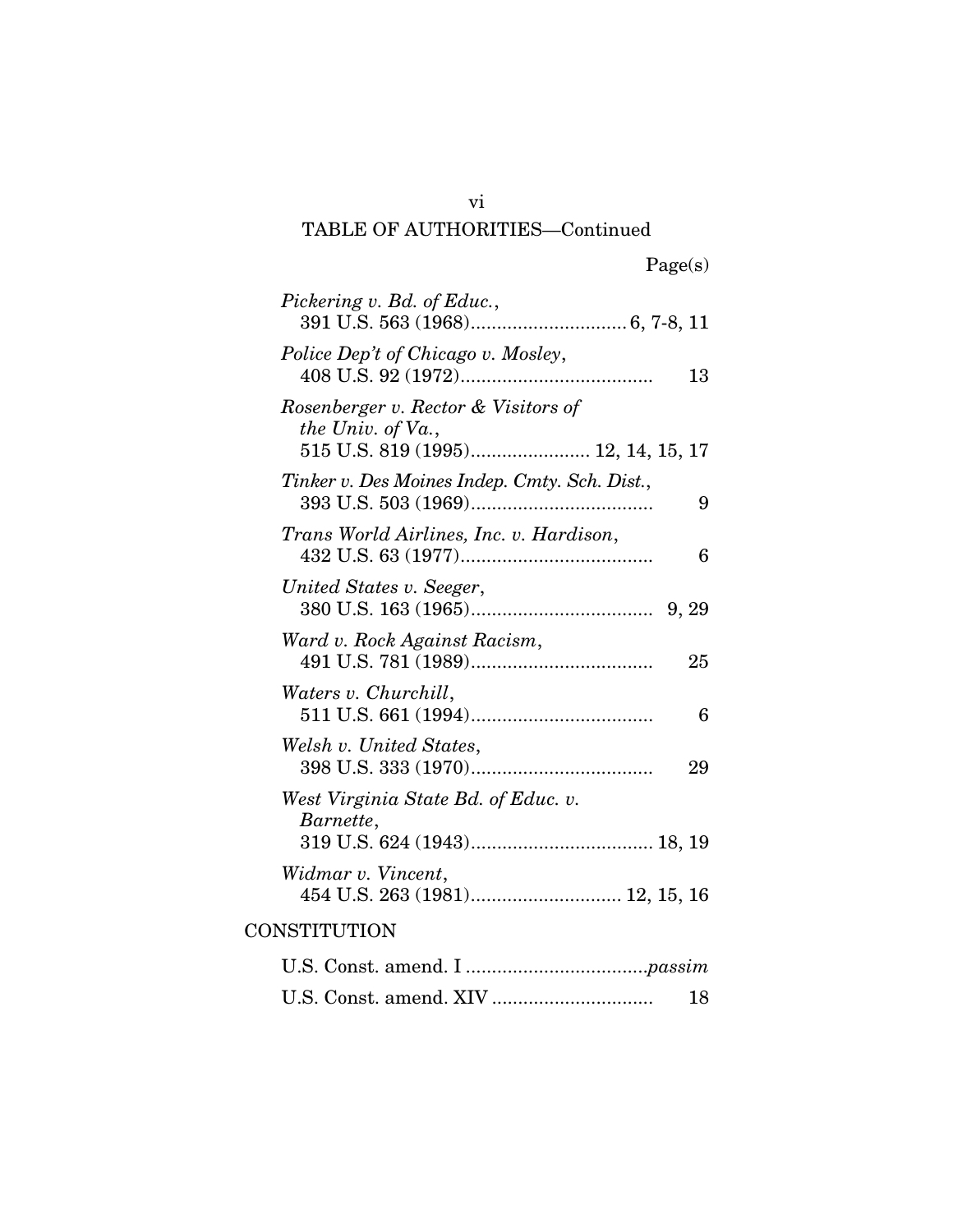## vii TABLE OF AUTHORITIES—Continued

# OTHER AUTHORITIES Page(s)

| Christopher Hitchens' God is Not Great:<br>How Religion Poisons Everything (2007)                                                                                                                                                                            | 22 |
|--------------------------------------------------------------------------------------------------------------------------------------------------------------------------------------------------------------------------------------------------------------|----|
| Hemant Mehta, "A Scientology Kiosk Was<br>Installed (Then Removed) from a Holly-<br>wood Police Station," Friendly Atheist<br>(Aug. 29, 2018), https://friendlyatheist.<br>patheos.com/2018/08/29/a-scientology-ki<br>osk-was-installed-then-removed-from-a- | 23 |
|                                                                                                                                                                                                                                                              |    |
|                                                                                                                                                                                                                                                              | 24 |
|                                                                                                                                                                                                                                                              | 24 |
| Rachel C. Schneider, et al., "How Religious<br>Discrimination is Perceived in the Work-<br>place: Expanding the View," Socius:<br>Sociological Research for a Dynamic<br>World (Jan. 24, 2022), https://journals.<br>sagepub.com/doi/pdf/10.1177/237802312   | 27 |
| "What is Atheism?" American Atheists<br>(accessed on Mar. 18, 2022), https://www.<br>atheists.org/activism/resources/about-ath                                                                                                                               |    |
|                                                                                                                                                                                                                                                              | 29 |
|                                                                                                                                                                                                                                                              |    |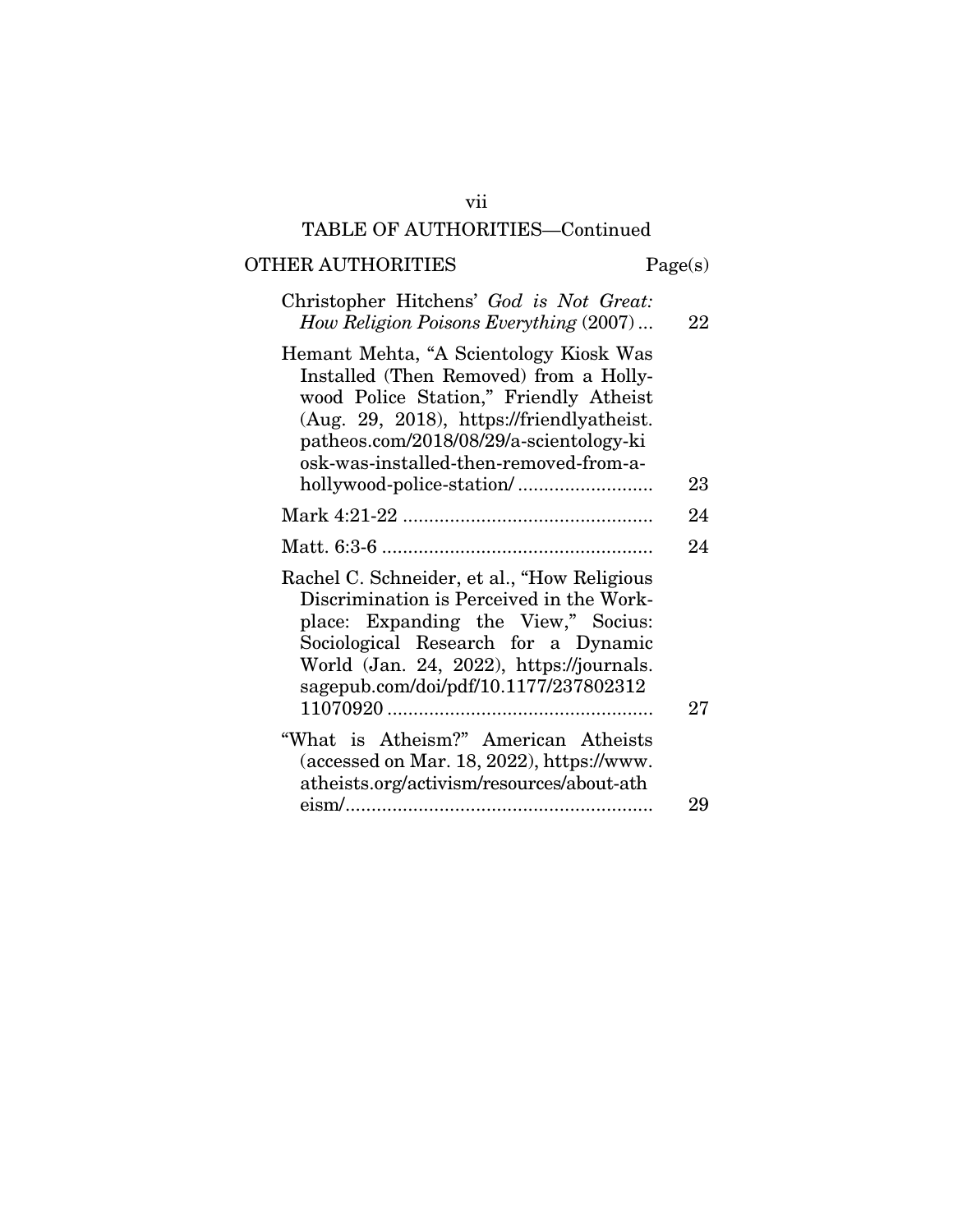#### INTEREST OF *AMICUS CURIAE*<sup>1</sup>

*Amicus*, American Atheists, Inc., is a national civil rights organization that works to achieve religious equality for all Americans by protecting what Thomas Jefferson called the "wall of separation" between government and religion created by the First Amendment. American Atheists strives to promote understanding of atheists through education, advocacy, and community-building; works to end the stigma associated with atheism; and fosters an environment where bigotry against our community is rejected.

American Atheists, a non-profit corporation, has been granted  $501(c)(3)$  status by the IRS, has no parent company, and has issued no stock.

#### SUMMARY OF THE ARGUMENT

The freedom of speech is perhaps the most cherished right held by Americans. Its keystone is the principle that the government may not pick favorites and, in so doing, interfere in the "free trade in ideas." *Abrams v. United States*, 250 U.S. 616, 360 (1919) (Holmes, J., dissenting); *see also FCC v. Pacifica Found.*, 438 U.S. 726, 745-46 (1978). Despite this bedrock principle, the Petitioner asks this Court to declare a new, overriding doctrine that expressive activity motivated by religious belief is entitled to greater protection than all other forms of expressive activity and that those engaging in such activity

<sup>1</sup> The parties have consented to the filing of *amicus curiae* briefs in this matter. No counsel for a party authored this brief in whole or in part, and no party or counsel for a party made a monetary contribution intended to fund its preparation or submission. No person other than *amicus* and its counsel made a monetary contribution to the preparation or submission of this brief.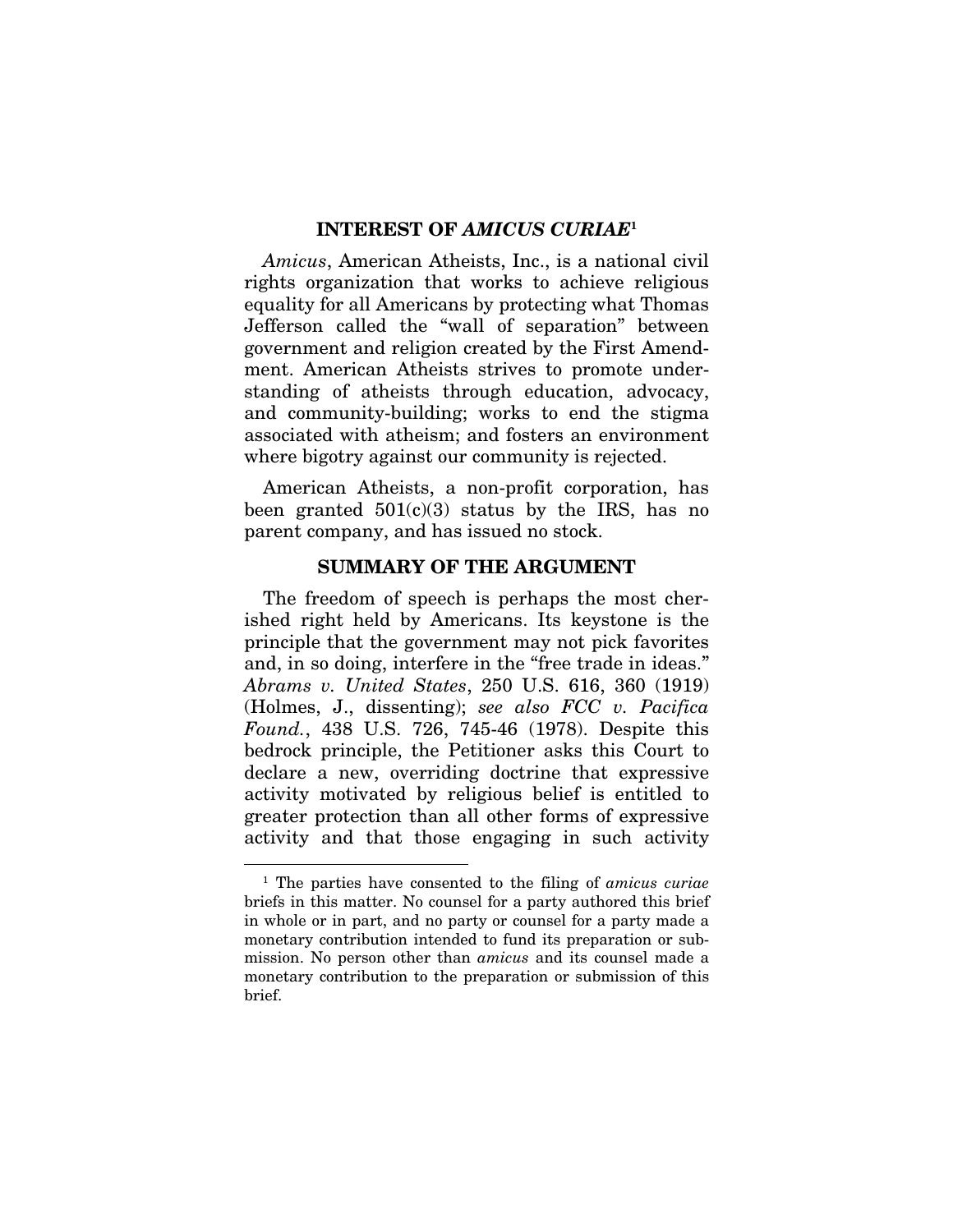therefore cannot be subjected to the regulations that govern all other forms of expressive activity.

Such a doctrine would undermine virtually every principle this Court has previously established to protect this cherished right. It would require the government to inquire into the beliefs and motivations of speakers in any conceivable context. Government employers' ability to control their public messages and manage their offices would be undermined. Such a doctrine would, by necessity, force the government to impose different contentbased restrictions on any expressive activity, whether engaged in by government employees or not, explicitly engage in viewpoint discrimination, and establish regulatory and administrative schemes imposing prior restraints on speech.

The Petitioner propounds an interpretation of the First Amendment that has no basis in this Court's jurisprudence, and he neglects to mention to the Court the significant array of cases that are in direct opposition to such an interpretation. To establish such a doctrine would have widespread deleterious effects. The Court's jurisprudence regarding statements by government officials deemed to evince religious hostility would be thrown into even more chaos, and there would be no principled means of cabining the doctrine advanced by the Petitioner to the context of government employment. This doctrine would place the government in the position of selecting between speakers expressing mutually exclusive religious viewpoints.

Lastly, it must be acknowledged that, if such an unwise doctrine is to be manufactured by this Court, it necessarily protects the ability of atheists to express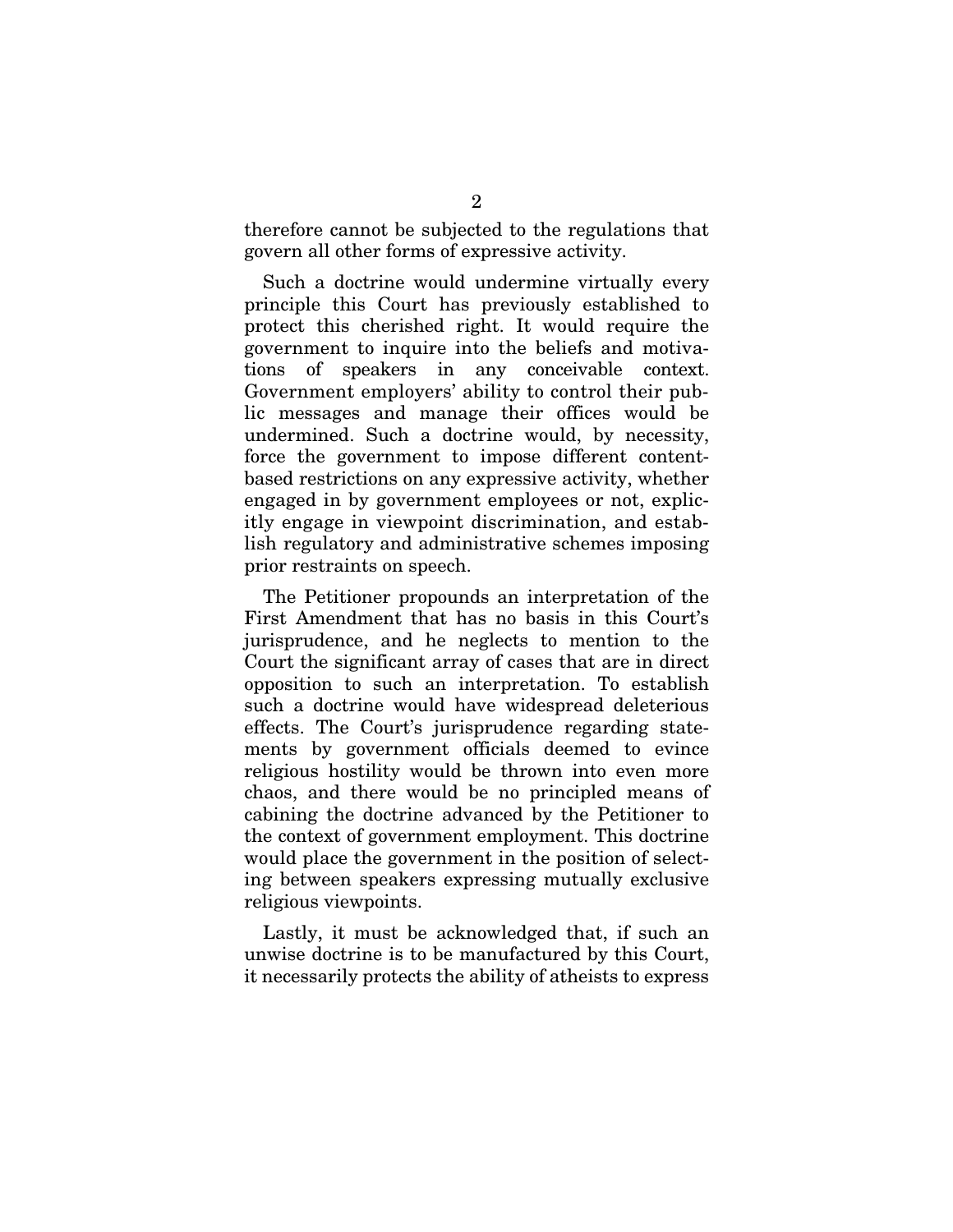their nontheistic beliefs commensurately with the ability of theists to express theirs.

#### ARGUMENT

This is an easy case. Setting aside the fact that it is moot,<sup>2</sup> this Court's long-standing jurisprudence demands a holding against the Petitioner from every conceivable angle. Must the government, when acting as an employer, tolerate an employee disregarding their occupational duties because the employee had religious reasons? No. Must the government provide a specific religious accommodation demanded by an employee when other reasonable accommodations are available? No. Must the government allow an employee to engage in unrestricted private speech while on duty? No. May the government exempt religious speech from reasonable and uniform time, place, and manner restrictions? No. May the government impose different requirements on those engaging in expressive activity based on their viewpoint? No. Yet the Petitioner claims this Court must answer "yes" to each of these questions purely because his expressive activity was motivated by his religious beliefs. Pet. Br. at 24.

Petitioner's request is absurd. It would destroy the government's ability to direct and supervise its employees. It would render any valid regulation of any public forum, be it traditional, limited, or designated, impossible to administer. It would *require* the

<sup>2</sup> *See* Suggestion of Mootness at 4-6, Kennedy v. Bremerton Sch. Dist., No. 21-418 (U.S. Feb. 18, 2022); Brief of the Freedom From Religion Foundation, Center for Inquiry, American Humanist Association, and Secular Coalition for America as amici curiae in support of Respondent at 5-11, Kennedy v. Bremerton Sch. Dist., No. 21-418 (U.S. Apr. 1, 2022) ("Br. of Secular Groups").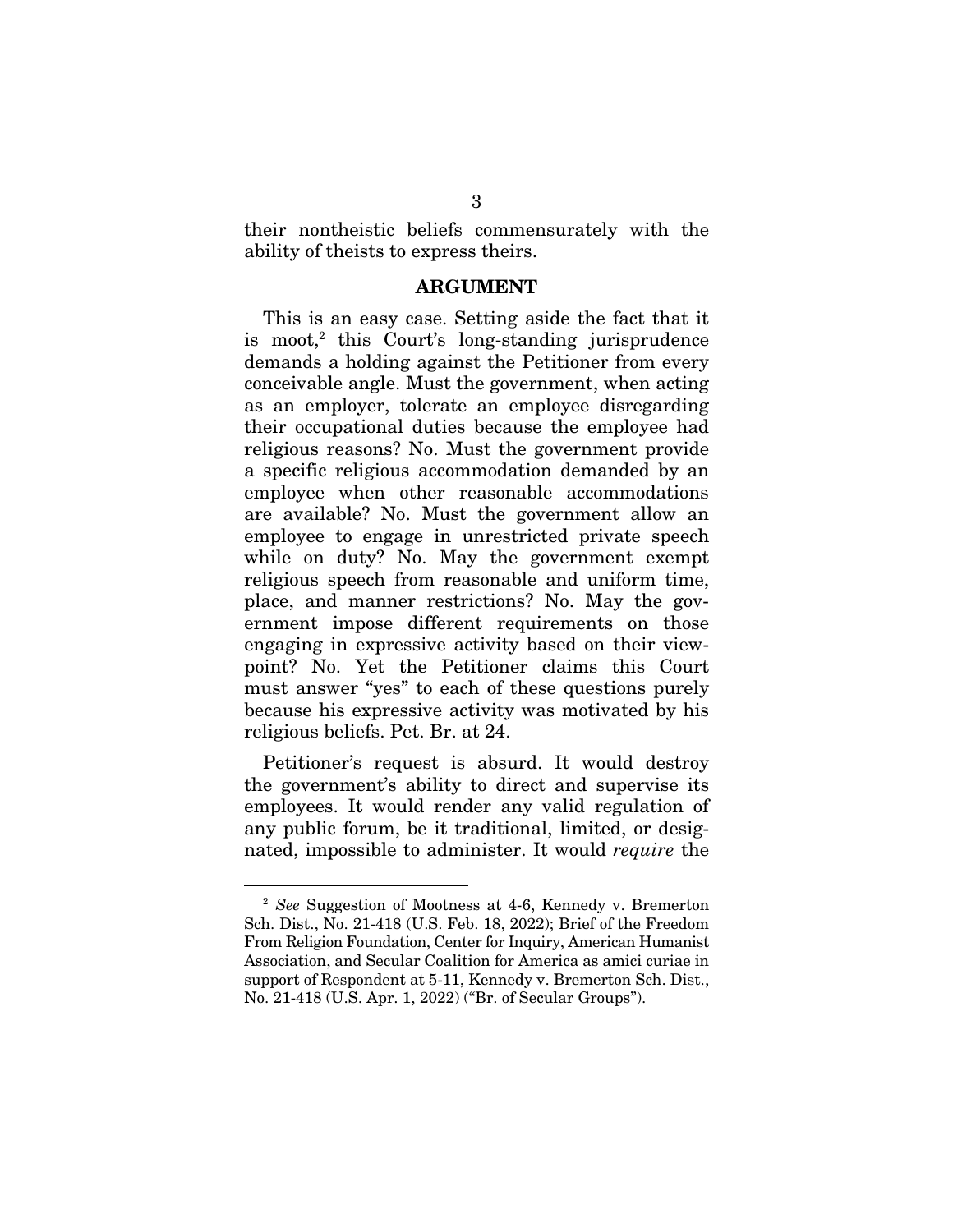government to engage in viewpoint discrimination. The Petitioner's arguments are, in short, ridiculous on their face and would wreak chaos and confusion, both in the law and in society more broadly. Yet the Petitioner seeks this incoherent outcome because his motivation is religious and, therefore, entitled to what amounts to absolute deference from the government.

Expressive activity arising from one's religious beliefs is not—and cannot be—privileged over expressive activity engaged in for any other reason. The limits placed on the speech of government employees are uniform regardless of the employee's motivations for engaging in speech. Judicially created exceptions for otherwise unprotected speech by government employees based on their beliefs and motivations would *demand* that government employers scrutinize the subjective intent of their employees. Such scrutiny would be necessary to determine whether the activity was genuinely motivated by a religious belief and therefore entitled to deference from the governmental employer, or not motivated by such belief and therefore subject to discipline by the employer.

Judge-made carve outs to free speech law would, by necessity, extend such governmental scrutiny to all expressive activity, not just that of government employees. Local, state, and federal agencies would be forced to inquire into the motivations of speakers when applying otherwise-content-neutral time, place, and manner restrictions on traditional public forums. The administration of limited and designated public forums would require the same searching examination of the speaker's motivations so that special access can be given to those who claim religious reasons for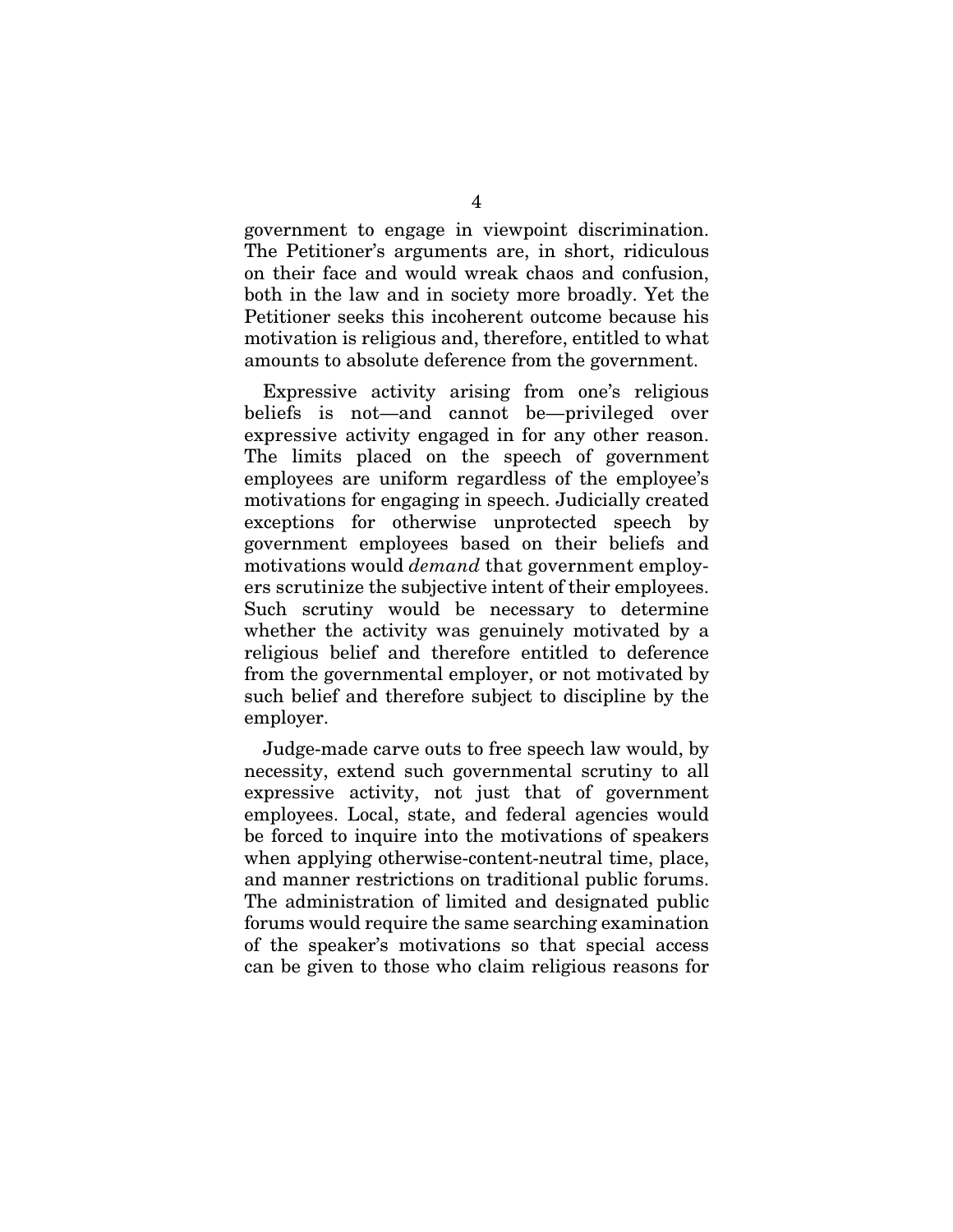speaking. The protection against viewpoint discrimination would be a thing of the past.

In advancing his arguments, the Petitioner misrepresents this Court's jurisprudence. Not only do the cases he cites not support his position, numerous other cases directly oppose his interpretation of the First Amendment. There is no basis in this Court's jurisprudence for the proposition that speech motivated by religious beliefs is entitled to more protection than speech a person engages in for any other reason. Suggesting otherwise does violence to this country's commitment to free expression and equal rights under law.

The Court must reject the Petitioner's tortured application of the First Amendment.

## I. RELIGIOUSLY MOTIVATED SPEECH IS NOT "PREFERRED" OVER OTHER SPEECH.

Contrary to the Petitioner's primary assertion, Pet. Br. at 24, it is axiomatic that the government may not privilege one speaker over another based on the speaker's subjective motives.3 Whether the speaker is a government employee or a private individual, to premise one's ability to engage in speech on their subjective motivations would transgress fundamental principles of the freedom of speech.

As a government employee when he engaged in the expressive activity at issue in this case—an expressive activity which he insists was private, rather than a matter of public concern—Petitioner's First Amendment rights were necessarily limited by

<sup>3</sup> Even the cases Petitioner cites in making his unfounded assertion demonstrate why he is incorrect. *See* Part II, below.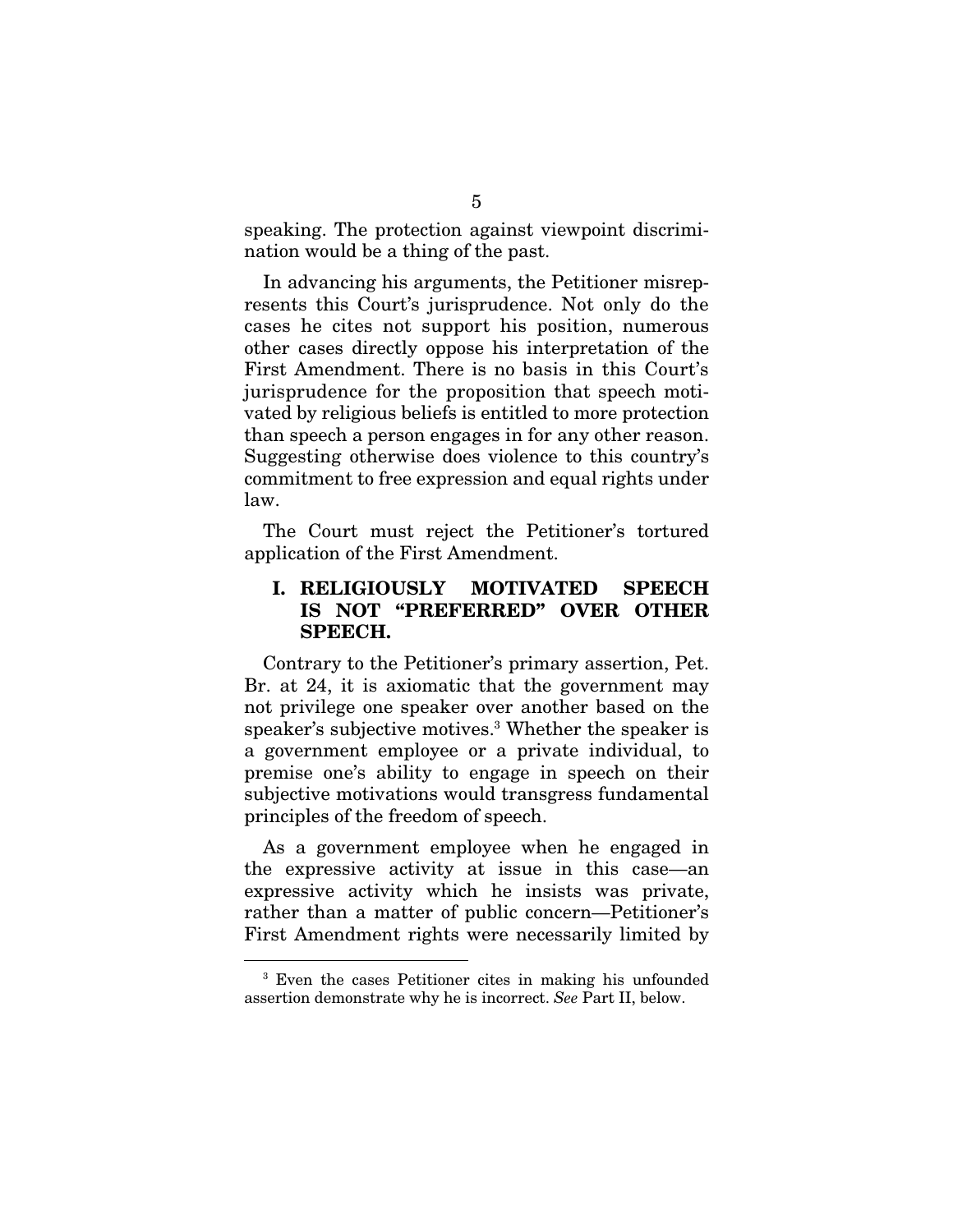the employer-employee contract he voluntarily entered into with the government. *Waters v. Churchill*, 511 U.S. 661, 672 (1994). The government has the authority to control the expressive activities of its employees while on the job, and it cannot treat one employee's expressive activity differently from another based on each employee's religious beliefs. Though a government employer must make reasonable accommodations of employee's religious practices, it is under no obligation to accede to the employee's demands regarding the details of such accommodations. *Trans World Airlines, Inc. v. Hardison*, 432 U.S. 63, 77-85 (1977).

The government's ability to subject speakers to differential treatment is even more restricted when the speaker is acting as a private citizen. Contentbased restrictions of any kind on expressive activity are constitutionally suspect. Moreover, viewpoint discrimination by the government, which the Petitioner now asks this Court to endorse, is anathema to the fundamental principles on which the United States was founded.

## A. An employee's subjective motivations cannot transform government speech into private, protected speech.

The Petitioner argues that his decision to engage in a prayer at the focal point of a stadium immediately following the conclusion of an athletic event, over which he continued to have a supervisory role, was speech his employer had no right to control. This argument flies in the face of principles laid out by this Court in *Pickering*, *Ceballos*, and their descend-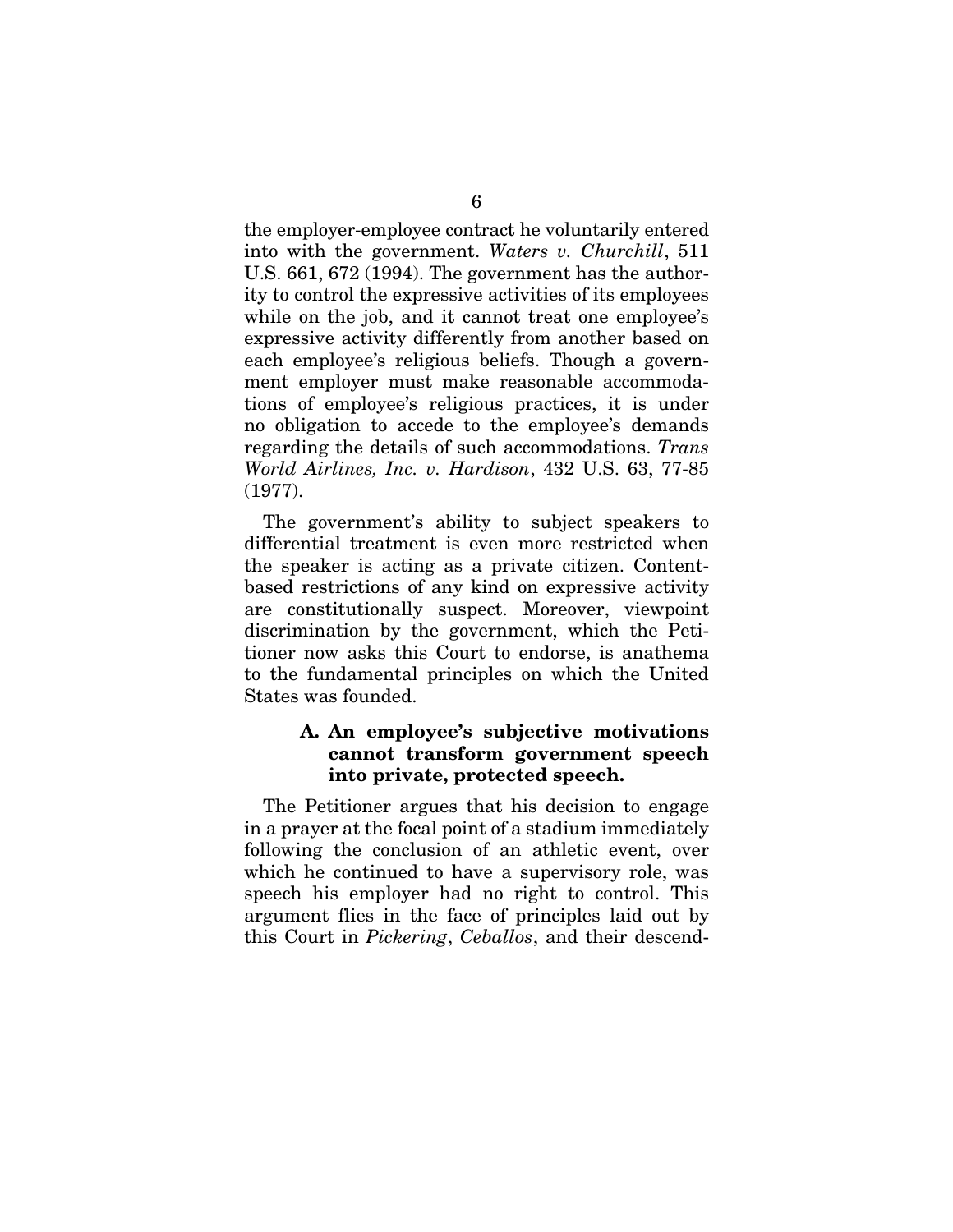ants.4 The scope of First Amendment protection afforded to a government employee's speech is defined by a two-stage, *objective* inquiry: First, did the employee speak as a citizen on a matter of public concern? If so, was there a sufficient nexus between the expressive activity and the individual's employment to give the government the authority to control the activity in its capacity as an employer, such as a disruption of the workplace? Neither stage of the inquiry permits or requires the government to scrutinize the employee's subjective beliefs or intentions, let alone treat employees differently based on those beliefs.

## 1. Whether a matter is of public concern is not contingent on the employee's subjective beliefs or motivations.

Where the speech of a government employee is at issue, the courts must "balance between the interests of the employee, as a citizen, in commenting upon matters of public concern and the interest of the State, as an employer, in promoting the efficiency of the public services it performs through its employees."5 *Connick v. Myers*, 461 U.S. 138, 140 (1983), quoting *Pickering v. Bd. of Educ.*, 391 U.S. 563, 568

<sup>4</sup> Moreover, the Petitioner's conception of private speech by government employees would seem to have no bound. *See* Part III, below.

<sup>&</sup>lt;sup>5</sup> In the context of a public secondary school, there is a third, weighty interest to be balanced as well: that of the students' right to be free from the "subtle coercive pressure" to conform to the expectations of teachers, coaches, and other students. *Lee v. Weisman*, 505 U.S. 577, 592 (1992). Students' interests require special protection, given that their presence is not voluntary. *See* Br. of Secular Groups at 16-30; *see also* Resp. Br. at 13.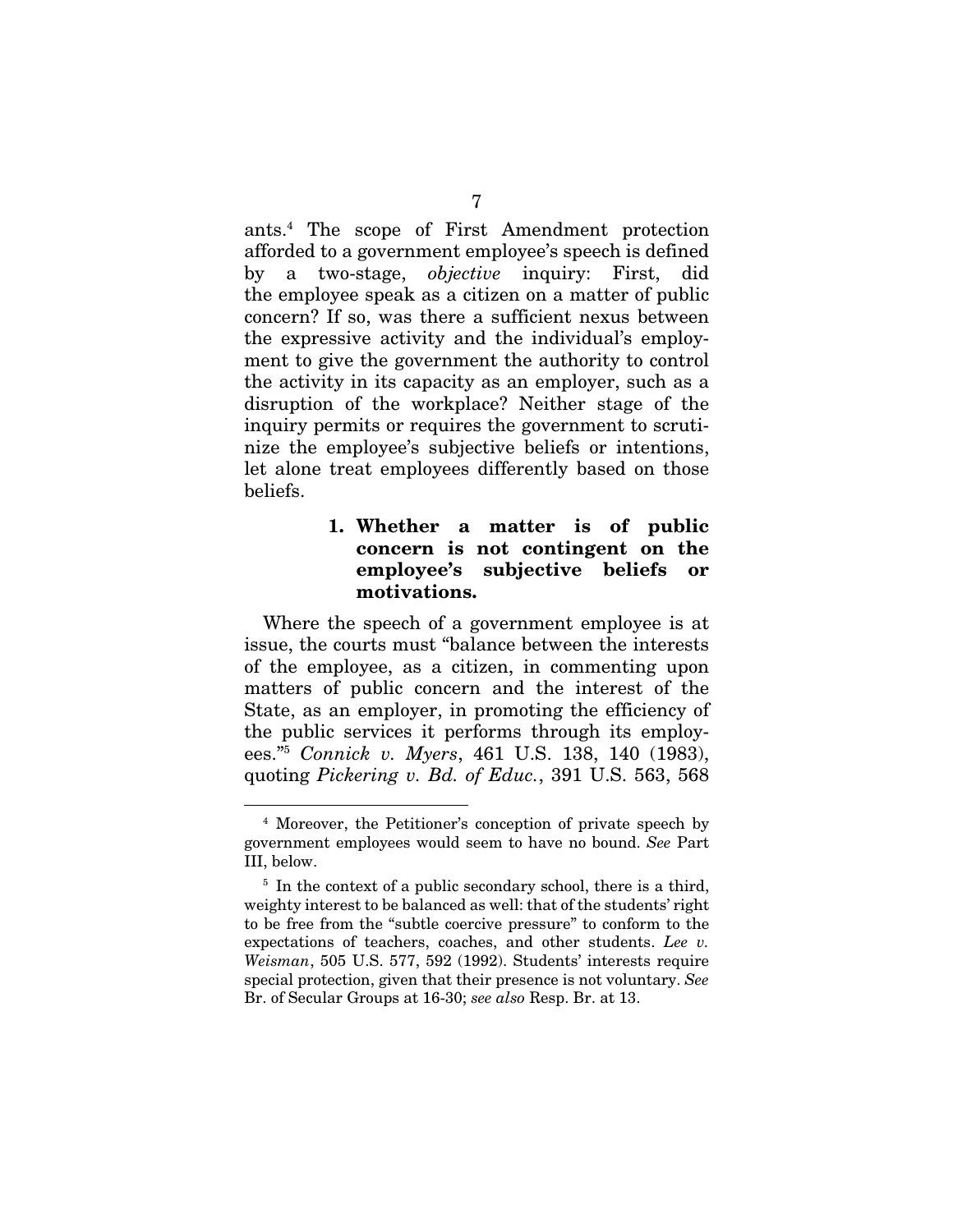(1968) (cleaned up). Where a government employee speaks on a matter of public concern in a manner that neither impedes the employee's performance of their duties nor interferes with the proper functions of the employing agency, the employee's speech is afforded some degree of First Amendment protection. *Pickering*, 391 U.S. at 572-75.

This is an *objective* inquiry. "Whether an employee's speech addresses a matter of public concern must be determined by the content, form, and context of a given statement, as revealed by the whole record." *Myers*, 461 U.S. at 147-48. Whether an employee's expressive activity impedes the performance of their duties or the functioning of the governmental body is likewise an objective analysis. *Pickering*, 391 U.S. at 570.

At no point in this stage of the inquiry are subjective factors like beliefs or motivations considered. If, as the Petitioner argues, the employee's religious beliefs or motivations are to come into play, it is unclear where in this stage of the inquiry that would even be possible. Are all matters arising from one's religious beliefs deemed to be matters of public concern and therefore protected? Not according to the Petitioner, who repeatedly states that his prayer was a private matter. The only remaining way to inject the employee's subjective beliefs and motivations into this stage of the inquiry is for an employee to be permitted to engage in expressive activity that *does hinder* the performance of their duties or the functioning of the governmental agency that employs them, so long as their reasons are religious. Putting aside, for the moment, the disruption this would cause to the functioning of government, *see* Part III, below, this would require the government employer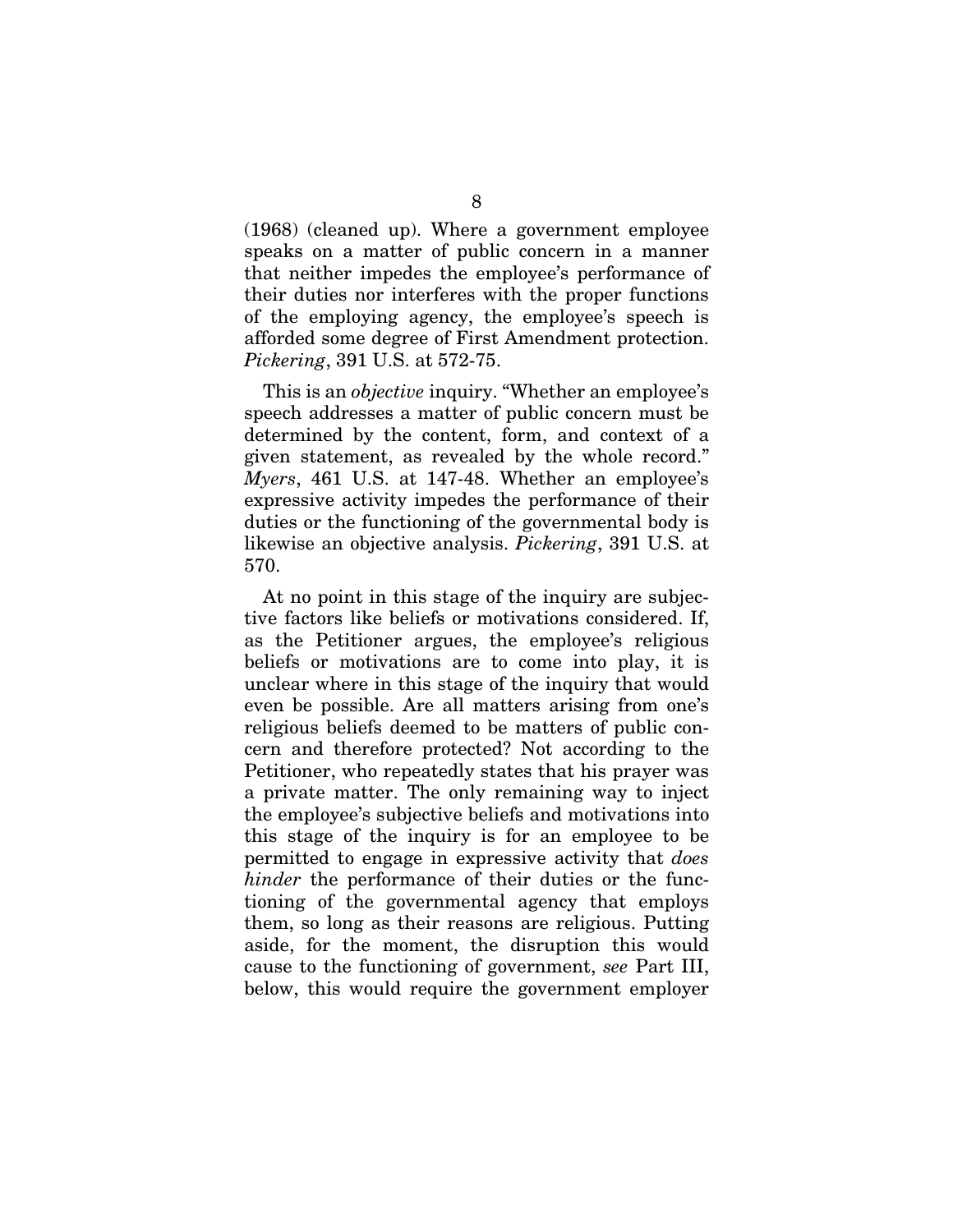to inquire into the motivations of every employee who engages in speech that disrupts the workplace. It would also incentivize every employee subjected to such an investigation to claim religious motivations, in turn requiring the government to undertake more than a mere surface examination of the facts and instead devote precious resources to a searching inquiry into the sincerity of the employee's claimed beliefs.6 Such a state of affairs is something that neither the government nor its employees would find tolerable.

As the Court made clear in *Connick v. Myers*, "the Government, as an employer, must have wide discretion and control over the management of its personnel and internal affairs. This includes the prerogative to remove employees whose conduct hinders efficient operation and to do so with dispatch." *Myers*, 461 U.S. at 151 (quoting *Arnett v. Kennedy*, 416 U.S. 134, 168 (1974) (Powell, J., concurring)); *see also Tinker v. Des Moines Indep. Cmty. Sch. Dist.*, 393 U.S. 503, 509 (1969). What the government manifestly *cannot* do is subject them to disparate treatment based on their different motivations.

The Petitioner's conception of the First Amendment rights of government employees, rather than the Ninth Circuit's application of this Court's jurisprudence, would result in disparate treatment of employees. Specifically, the Petitioner posits that the religiously motivated employee *must* be permitted to kneel when and where his religion demands it. The

<sup>6</sup> Although the government may not pass judgment on the validity or orthodoxy of one's beliefs, it is able to reach a determination as to whether the claimed beliefs are sincerely held. *Boy Scouts of Am. v. Dale*, 530 U.S. 640, 651-52 (2000); *United States v. Seeger*, 380 U.S. at 184-85.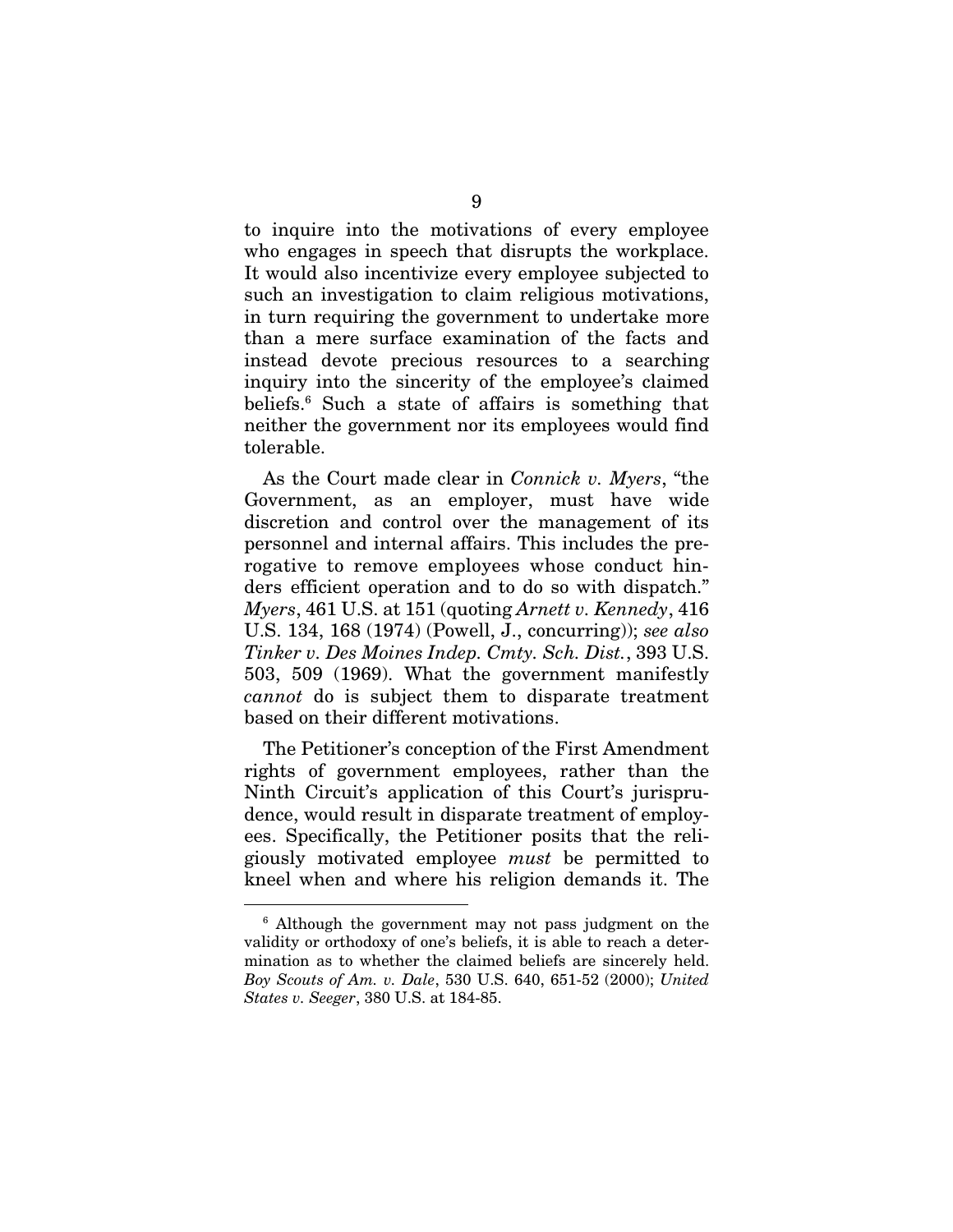other employee? Let the courts balance their rights against the government's interest.

#### 2. Employee speech in the course of their duties falls beyond the scope of the First Amendment, regardless of subjective beliefs or motivations.

In addition to disclaiming any public interest in his religious exercise, the Petitioner asserts that his expressive activity at issue here was not of the type "[t]he district may have commissioned [him] to engage in," Pet. Br. at 28, and therefore not squarely within the scope of this Court's holding in *Garcetti v. Ceballos*, 547 U.S. 410, 421-22 (2006). In *Ceballos*, the Court considered the scope of First Amendment protections to be afforded to government employees' expressive activity performed during the course of their duties and the outcome was quite clear: "Restricting speech that owes its existence to a public employee's professional responsibilities does not infringe *any liberties* the employee might have enjoyed as a private citizen. It simply reflects the exercise of employer control over what the employer itself has commissioned or created." *Id.* at 421-22 (emphasis added). Once again, this Court's jurisprudence describes a purely *objective* inquiry. The subjective intent or beliefs of the employee are wholly irrelevant.

The Petitioner's attempts to wriggle out of this unequivocal holding, if adopted by this Court, would render it virtually impossible for any government agency to perform its functions and would invite what are otherwise blatant constitutional violations. At its core, the Petitioner's argument is that the school district hired him to train, mentor, and oversee student athletes but did not hire him to engage in religious activity. Pet. Br. at 28-29. And so, since he wasn't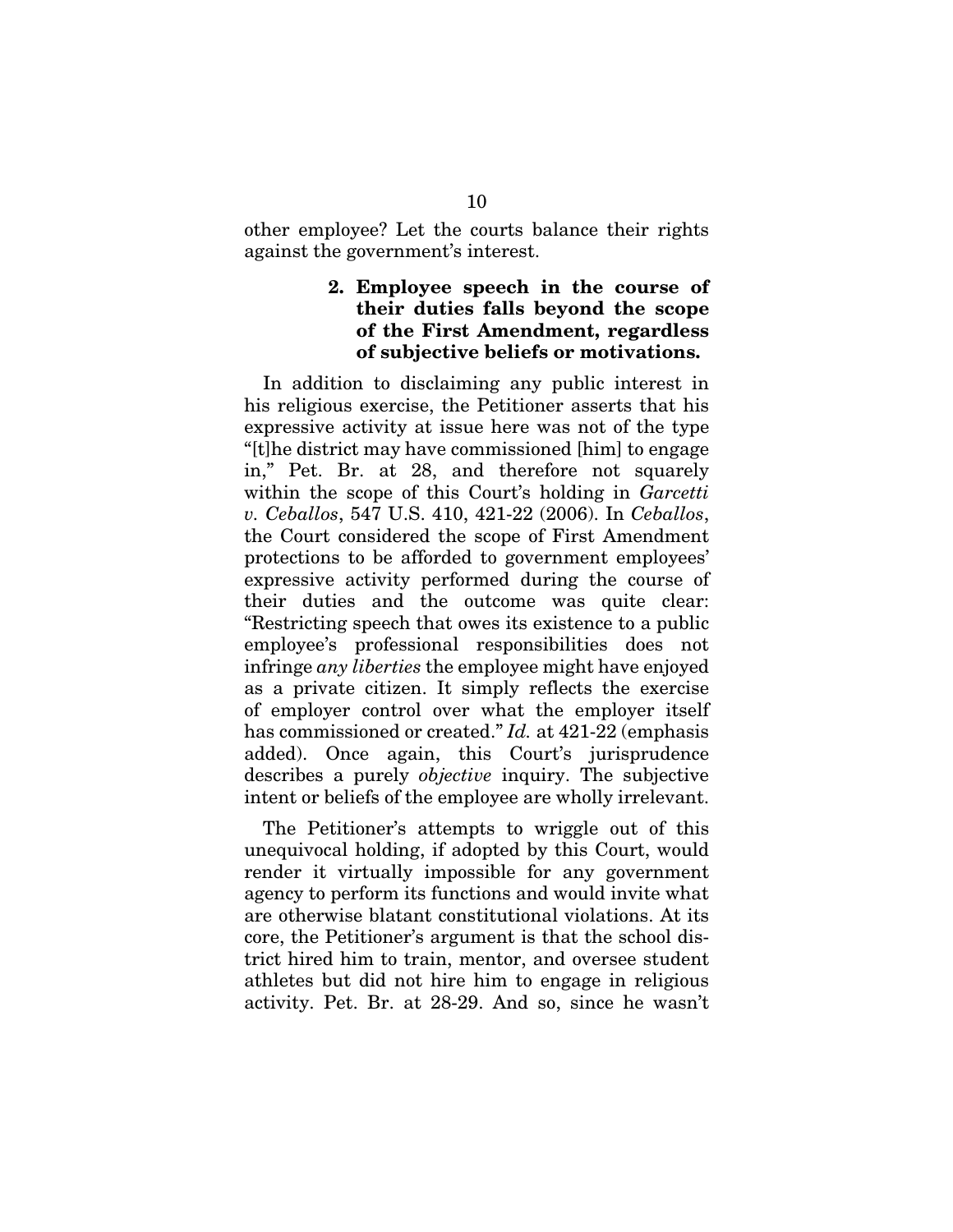hired to engage in religious activity while on the field or the sidelines or in the locker room with his students, it cannot discipline him for engaging in religious activity on the field or the sidelines or in the locker room with his students. *Id.* Such reasoning places the government in the untenable position of being constitutionally precluded from engaging in or endorsing religious exercise while also prohibited from disciplining employees for engaging in or endorsing religious exercise (even disruptive religious exercise) while performing their governmental duties. Such a paradoxical reading of the First Amendment would render every government employee a government unto themselves, only bound by the idiosyncrasies of their own individual beliefs. It may not be possible to comprehend the incredible breadth of harms that would result from such a holding. *See* Part III, below.

> 3. Expanding protection of government employees' speech to matters of public *or private* concern does not resolve the Petitioner's paradoxical theory.

Despite the Petitioner's repeated focus on the private nature of his expressive activity, the Court cannot resolve this matter in his favor merely by extending *Pickering* to include speech on private matters, as well as those of public concern. Government agencies would still need to police employee speech, particularly speech touching on religious matters, in order to prevent potential Establishment Clause violations. Furthermore, as will be discussed below, such a "solution" brings with it insurmountable problems when employees' religious beliefs conflict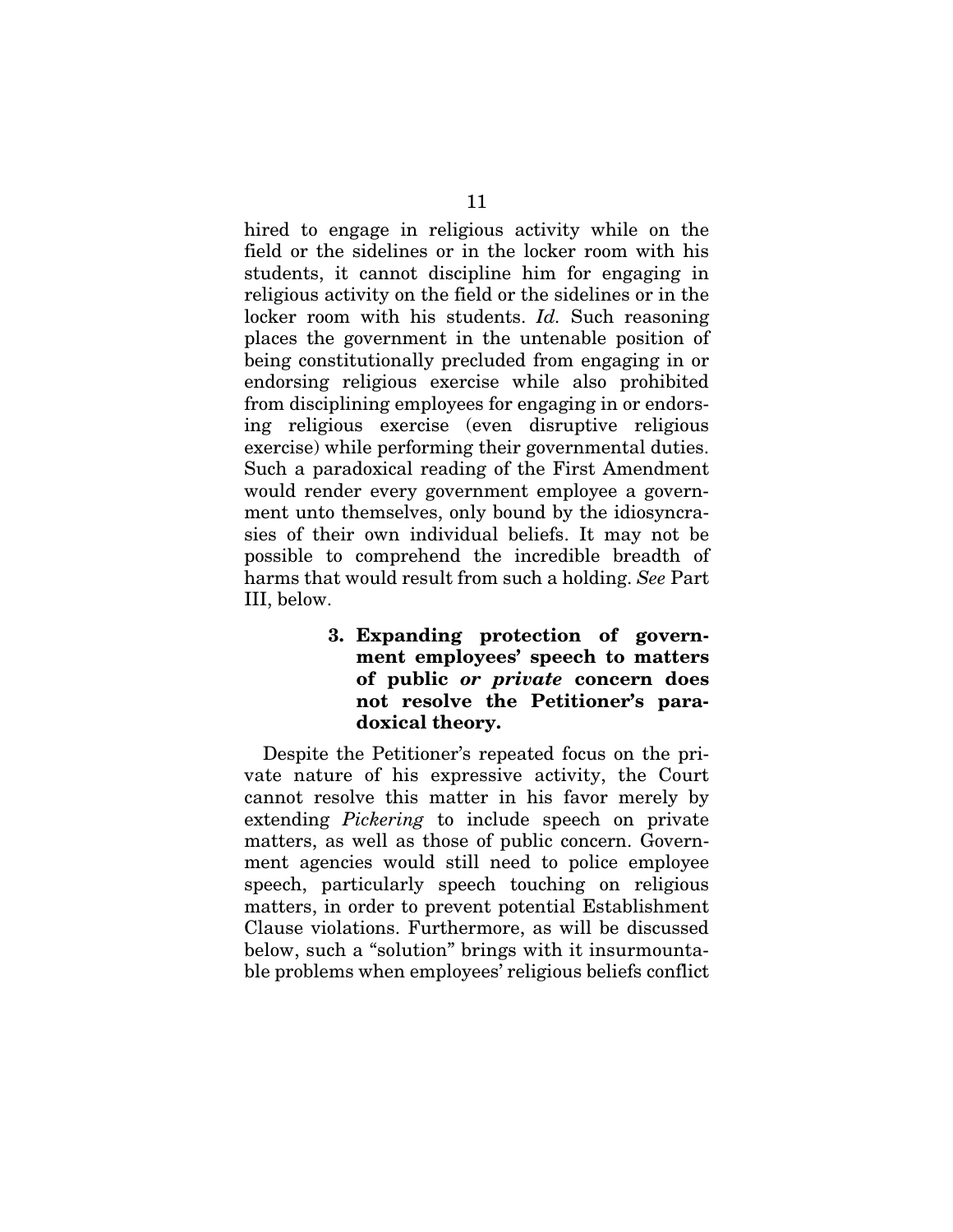or are outright hostile toward each other, or to those held by members of the public. *See* Part III(B-D)

## B. Granting heightened protection to religiously motivated private speech undermines basic principles of the freedom of speech and expression.

Although the Petitioner makes his argument as a former government employee, his unfounded interpretation of the First Amendment, if adopted by this Court, would not be cabined to the context of speech by government employees. A doctrine that affords lesser protection to speech not motivated by religious beliefs would directly impact the freedom of speech of every American.

The First Amendment demands that government restrictions on expressive activity be content neutral unless the government's content-based restriction on expression can meet the stringent demands of strict scrutiny. *Perry Educ. Ass'n v. Perry Local Educators' Ass'n*, 460 U.S. 37, 45 (1983); *Widmar v. Vincent*, 454 U.S. 263, 269-70 (1981). But a doctrine that privileges religious speech over all other forms of speech is no mere content-based restriction on nonreligious expression. It is nothing short of judicially imposed viewpoint discrimination, "an egregious form of content discrimination" which the government may not engage in. *Rosenberger v. Rector & Visitors of the Univ. of Va.*, 515 U.S. 819, 829 (1995). Further compounding the error of the Petitioner's interpretation of the First Amendment is the fact that a regime privileging religious speech necessarily means that existing restrictions on all other forms of speech will be greater than those imposed on religious speech. Complying with such a requirement would require the imposition of a prior restraint on speech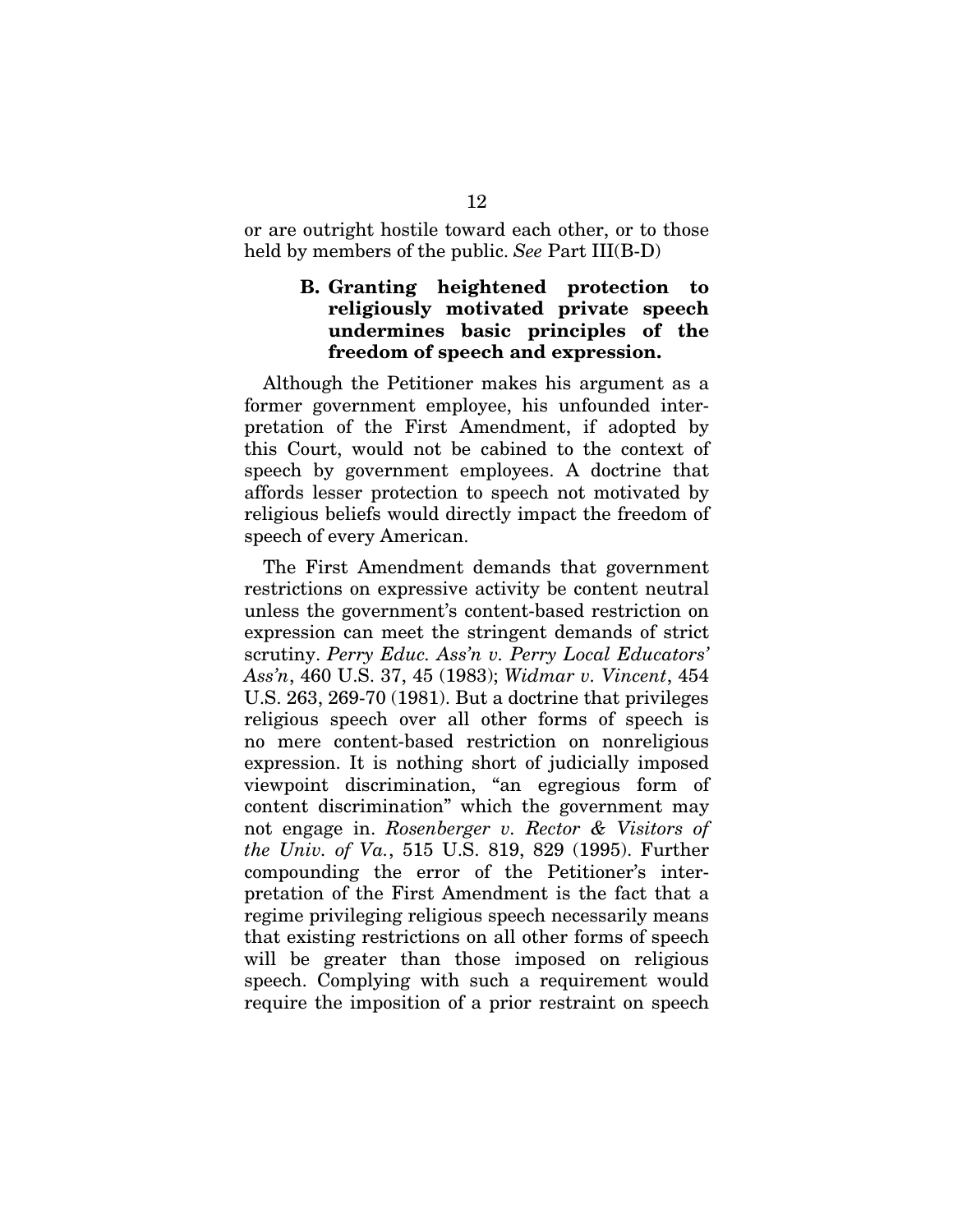that this Court should not countenance. *Cantwell v. Conn.*, 310 U.S. 296, 306 (1940); *Kovacs v. Cooper*, 336 U.S. 77, 82 (1949) (a noise ordinance exempting speech on certain topics constituted a prior restraint).

## 1. Governmental examination of a speaker's motivations or beliefs has no place in the application of contentneutral restrictions on speech.

In general, the only restrictions the government may place on expressive activity in a traditional or designated public forum are content-neutral time, place, and manner restrictions, and even those are subject to intermediate scrutiny, requiring the government to justify the restriction by demonstrating that the regulation is narrowly tailored and aimed at achieving a significant government interest. *Perry Educ. Ass'n*, 460 U.S. at 45; *McCullen v. Coakley*, 573 U.S. 464, 476-77 (2014). Injecting an entirely subjective inquiry into the analysis would defeat the very purpose of a content-neutral restriction. *Cantwell*, 310 U.S. at 304.

The constitutional infirmity of Petitioner's contention is all the more troubling given that it would require this subjective examination of the speaker's motivations and beliefs for the *express purpose of enabling the government to treat some viewpoints more favorably than others.* "There is an 'equality of status in the field of ideas,' and government must afford all points of view an equal opportunity to be heard." *Police Dep't of Chicago v. Mosley*, 408 U.S. 92, 96 (1972). Viewpoint discrimination inherently entails the government reaching a very visible hand into the free market of ideas, a proposition that "plainly offend[s]" the First Amendment. *First Nat'l Bank v.*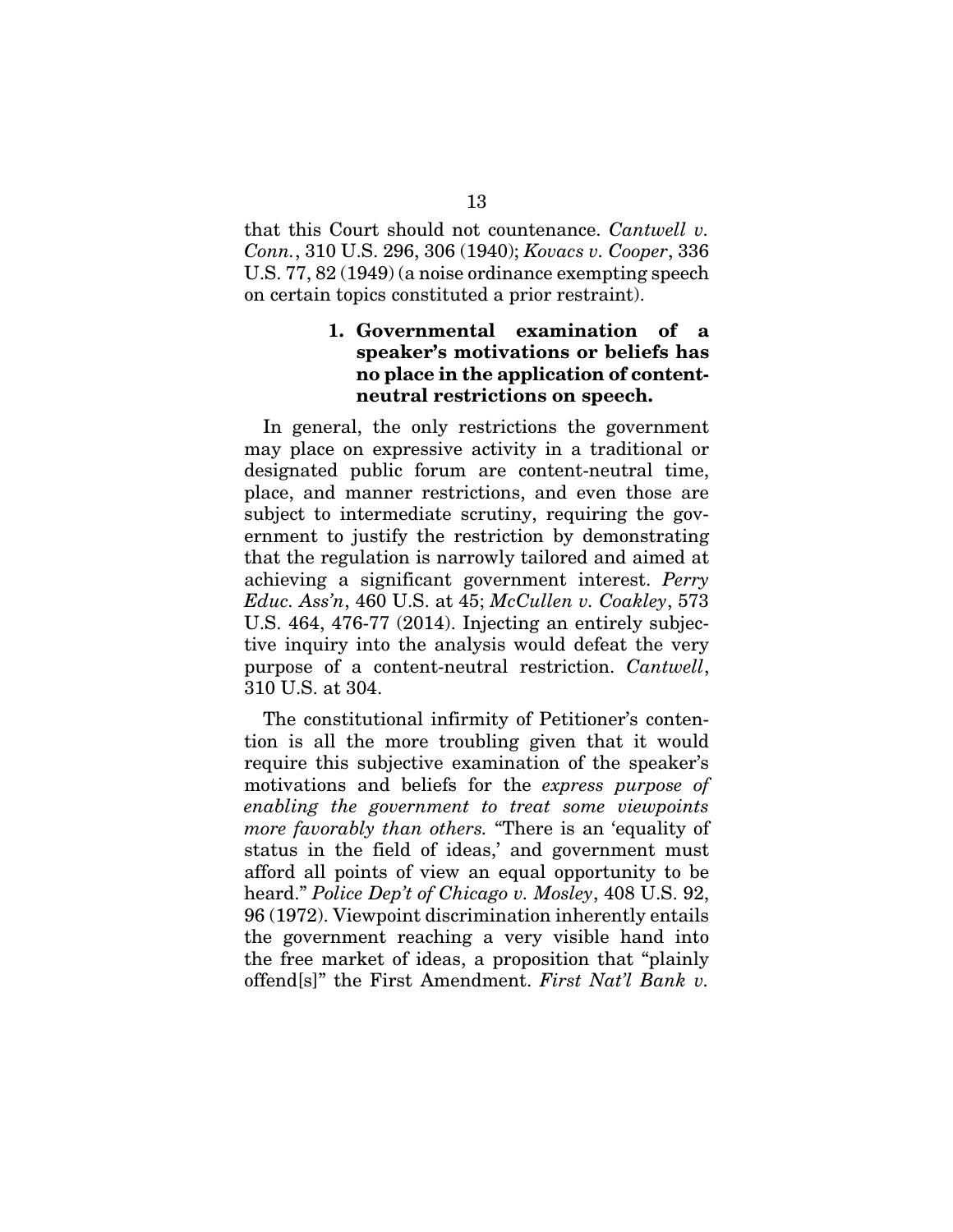*Bellotti*, 435 U.S. 765, 785-86 (1978); *see also Rosenberger*, 515 U.S. at 828-29.

## 2. Petitioner's interpretation would require the government to impose a prior restraint on any and all expressive activity.

The Petitioner contends that the government must give greater leeway to speakers whose expressive activity is motivated by their religious beliefs. The only way for the government to accomplish that would be to review all expressive activity<sup> $7$ </sup> in advance and either grant or deny exceptions to existing regulations governing the use of public forums based on an assessment of whether the speaker is motivated by sincerely held religious beliefs. Such a regime would "lay a forbidden burden upon the exercise of liberty protected by the Constitution" by imposing a prior restraint on speech. *Cantwell*, 310 U.S. at 307. Governmental bodies at the local, county, state, and federal level would have *no choice* but to place administrative officials in the position of differentiating expressive activity—permitting some while prohibiting others—based on "broad criteria," here, religion, "unrelated to proper regulation of public places." *Kunz v. New York*, 340 U.S. 290, 293-94 (1951). These administrators would necessarily be tasked with examining expressive activity before the fact in order to determine its religious character and

<sup>7</sup> Conceivably, the government could establish a system whereby prospective speakers first indicate whether their expressive activity is motivated by religion or not. This could limit the number of speakers seeking exceptions and reduce the burden of reviewing the requests. Nevertheless, such a system would remain an impermissible prior restraint on speech.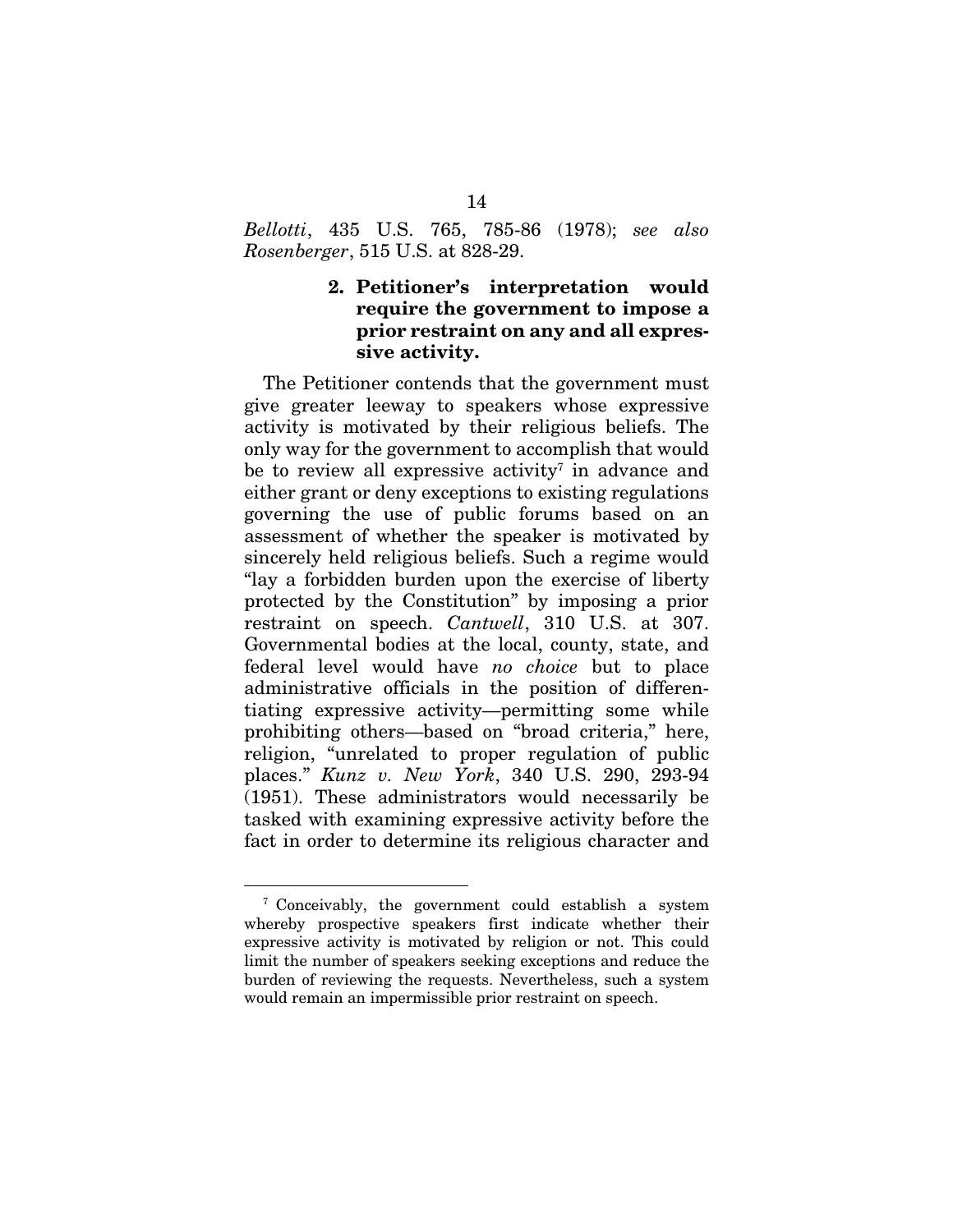whether it should be subjected to greater or lesser regulation. This Court has long considered such systems to be "clearly invalid." *Id.* at 293.

## II. EFFORTS TO GROUND A SPECIAL PROTECTION FOR RELIGIOUS SPEECH IN THIS COURT'S JURISPRUDENCE ARE FATALLY FLAWED.

There is nothing in this Court's jurisprudence to support the Petitioner's claim that his 50-yard-line, post-game prayer is entitled to greater deference from the government simply because it was motivated by his religious beliefs. In fact, the great weight of precedent lies directly contrary to that assertion.

Even the cases the Petitioner cites in making this argument speak forcefully against him. Justice Scalia, writing for a plurality of the Court in *Capitol Square Review & Advisory Board v. Pinette*, stated the principle quite directly: "Of course, giving sectarian religious speech preferential access to a forum close to the seat of government (*or anywhere else for that matter*) would violate the Establishment Clause (*as well as the Free Speech Clause, since it would involve content discrimination*)." 515 U.S. 753, 766 (1995) (emphasis added). Notably, although only a plurality of the Justices joined that section of Justice Scalia's opinion, six Justices agreed on this specific point, including Justices Thomas and Breyer.

Elsewhere in his brief, the Petitioner points to *Good News Club*, *Rosenberger*, *Lamb's Chapel*, and *Widmar*, perhaps hoping that this Court will not notice that each of these cases directly contradicts his central argument. Each of these cases turns on the principle that participants in a limited public forum,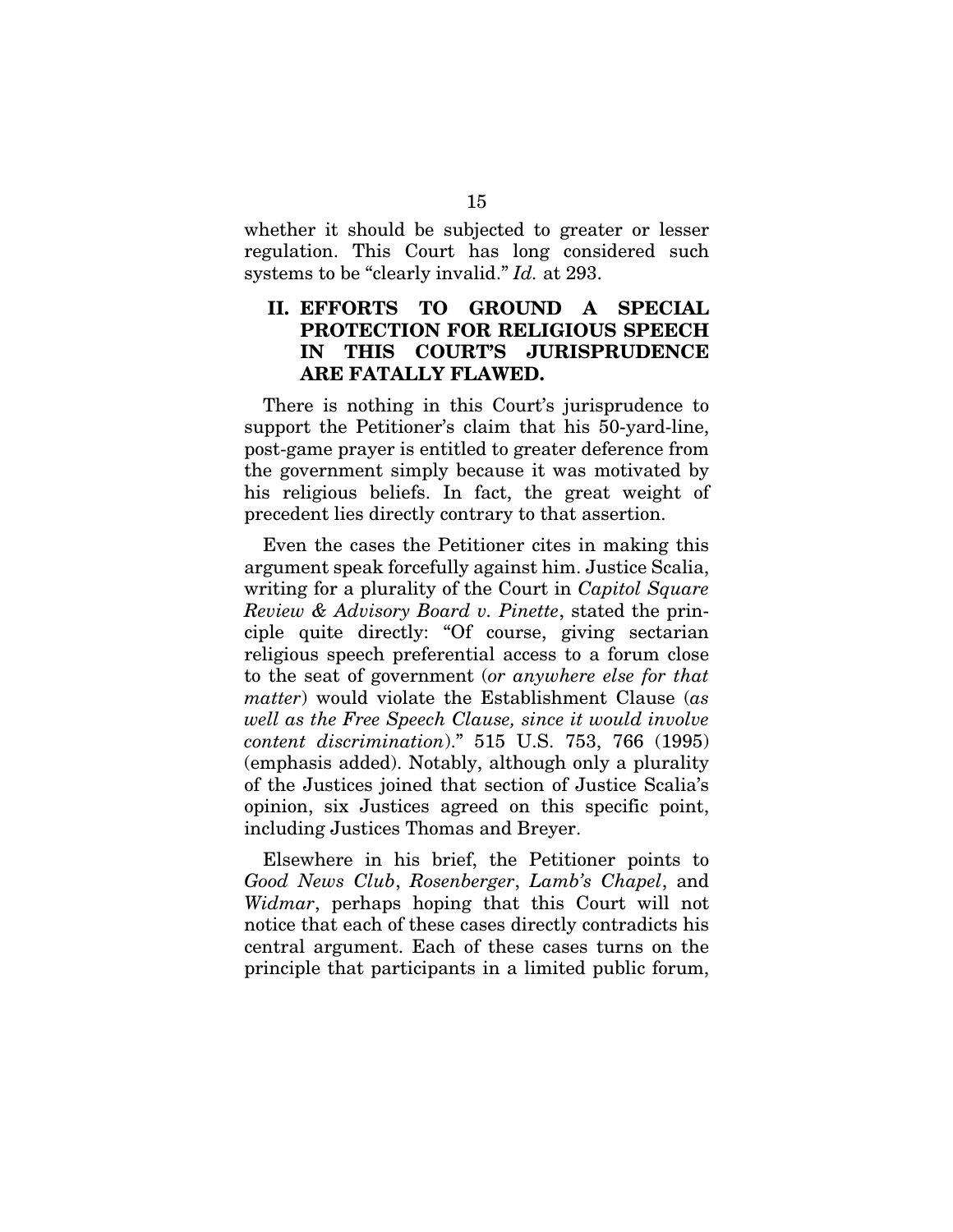both the sectarian and the secular speaker, are entitled to *equal* treatment.

The Petitioner points to *Widmar v. Vincent* to support his claim that the district's interest in avoiding an Establishment Clause violation does not necessitate a restriction on his public performance of a silent prayer on the 50-yard line in front of the students he was supposed to be supervising at that time. Pet. Br. at 38. He either failed to notice or chose not to draw the Court's attention to footnote 6, which directly contradicts his proposed reading of the First Amendment:

[E]ven if the distinction drew an arguably principled line, it is highly doubtful that it would lie within the judicial competence to administer. Merely to draw the distinction [between religiously motivated speech and non-religious speech] would require the university—and ultimately the courts—to inquire into the significance of words and practices to different religious faiths, and in varying circumstances by the same faith. Such inquiries would tend inevitably to entangle the State with religion in a manner forbidden by our cases.

#### *Widmar*, 454 U.S. at 269 n.6.

In *Lamb's Chapel v. Center Moriches Union Free School District*, the Court examined a school district's program that opened school facilities for use by outside groups when those facilities are not in use for school purposes. 508 U.S. 384, 386-87 (1993). The Court repeatedly highlighted the importance of viewpoint neutrality to the administration of limited public forums like the one created by the district. *Id.*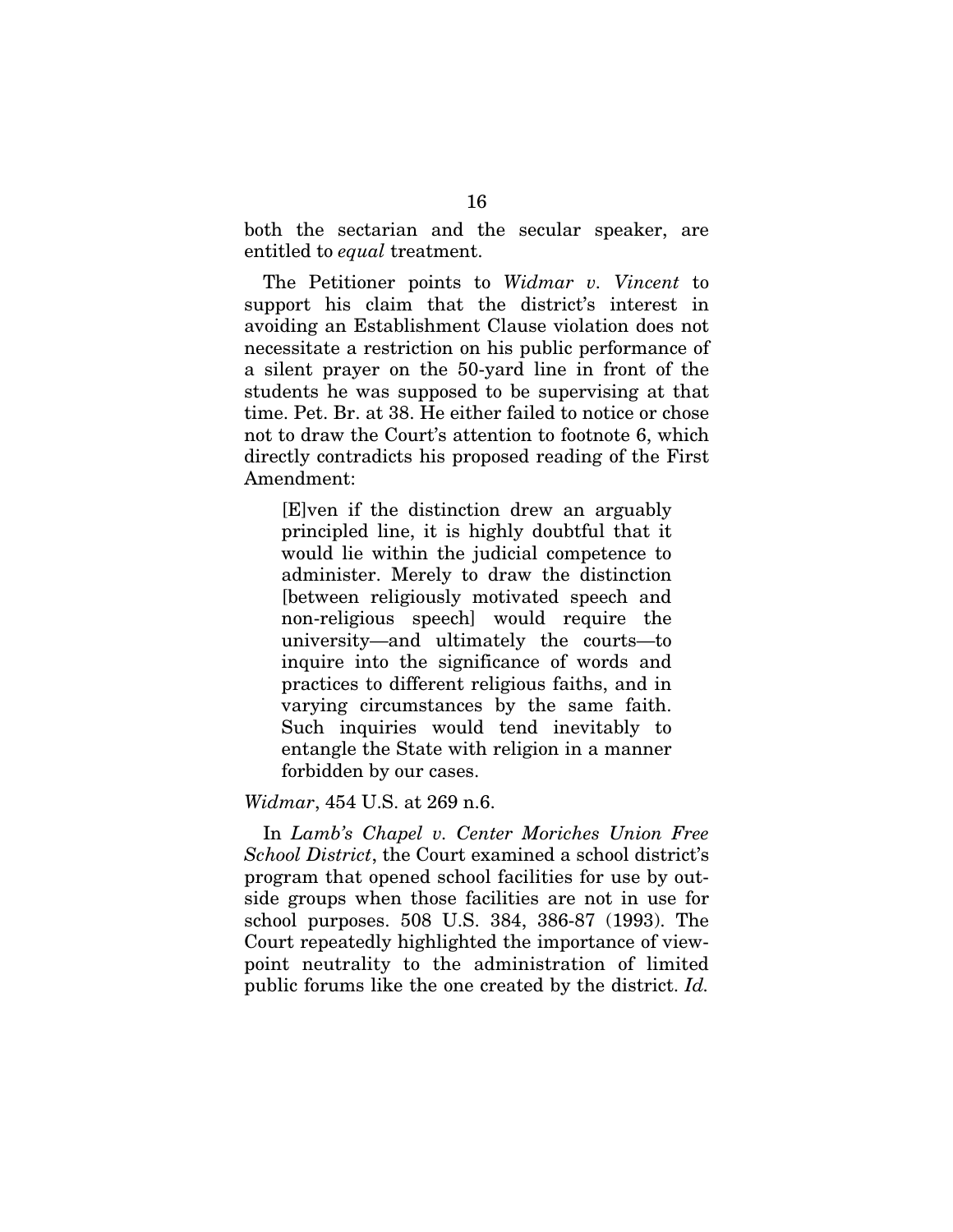at 392-93. Similarly, in *Rosenberger*, the Court addressed a program instituted by the University of Virginia to support student publications. *Id.* at 823-25. The University subsidized student expression by paying the printing costs of student newspapers. 515 U.S. at 840. In determining that the exclusion of religious student groups from participation in the program on equal footing with secular student groups violated the Free Speech Clause, the Court stated:

When the government targets not subject matter, but particular views taken by speakers on a subject, the violation of the First Amendment is all the more blatant [than mere content-based restrictions]. Viewpoint discrimination is thus an egregious form of content discrimination. The government must abstain from regulating speech when the *specific motivating ideology* or the opinion or perspective of the speaker is the rationale for the restriction.

Id. at 829 (emphasis added). In *Good News Club v. Milford*, this Court went further, first highlighting the importance of viewpoint neutrality as discussed in *Rosenberger* and *Lamb's Chapel*, 533 U.S. 98, 106- 07 (2001), and then explicitly rejected the notion that speech rooted in religion somehow alters the First Amendment's command that the government not engage in viewpoint discrimination. *Id.* at 110-11; *see also Christian Legal Society v. Martinez*, 561 U.S. 661, 679 (2010) ("Any access barrier must be reasonable and viewpoint neutral.")

A number of cases ignored by the Petitioner further demonstrate that his interpretation of the First Amendment has no basis in this Court's jurisprudence. In *Cantwell*, this Court examined a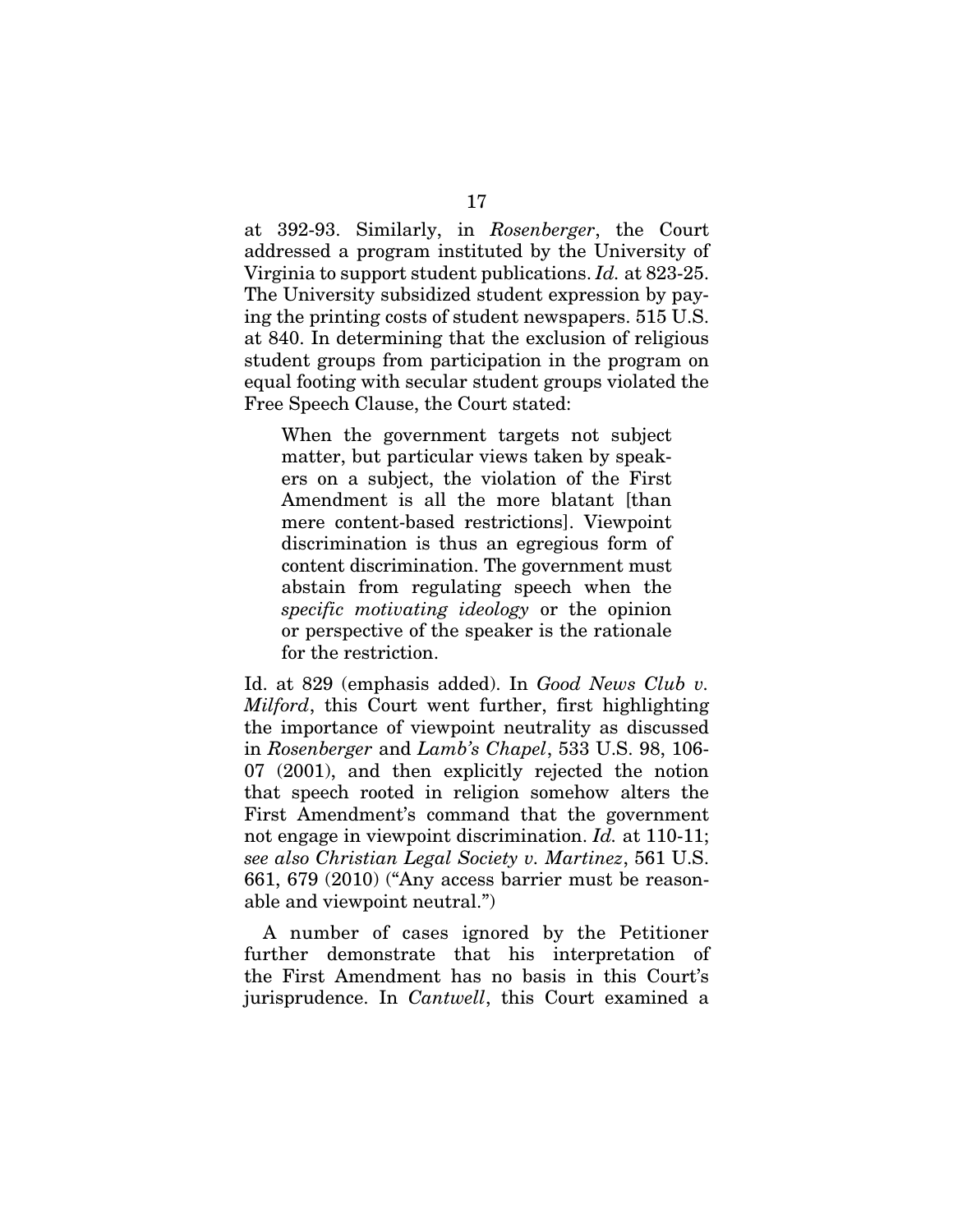challenge to an ordinance placing restrictions on the solicitation of donations for religious or charitable purposes. 310 U.S. at 301-02. In concluding that the ordinance constituted a prior restraint in violation of the First and Fourteenth Amendments, the Court noted that its holding did not mean that the state could never place restrictions on religious speech. Quite the contrary:

Even the exercise of religion may be at some slight inconvenience in order that the State may protect its citizens from injury. Without doubt a State may protect its citizens from fraudulent solicitation by requiring a stranger in the community, before permitting him publicly to solicit funds for any purpose, to establish his identity and his authority to act for the cause which he purports to represent. The State is likewise free to regulate the time and manner of solicitation generally, in the interest of public safety, peace, comfort or convenience.

*Id.* at 306-07. If Petitioner's interpretation of the First Amendment were valid, *Cantwell* would have been a perfect opportunity for the Court to say so. It did not.

In *West Virginia Board of Education v. Barnette*, 319 U.S. 624 (1943), the Court addressed objections from Jehovah's Witness families to the requirement that students participate in a daily recital of the Pledge of Allegiance to the U.S. Flag. This Court prefaced its analysis by noting that the religious beliefs of the students and their families were irrelevant to the inquiry:

Nor does the issue as we see it turn on one's possession of particular religious views or the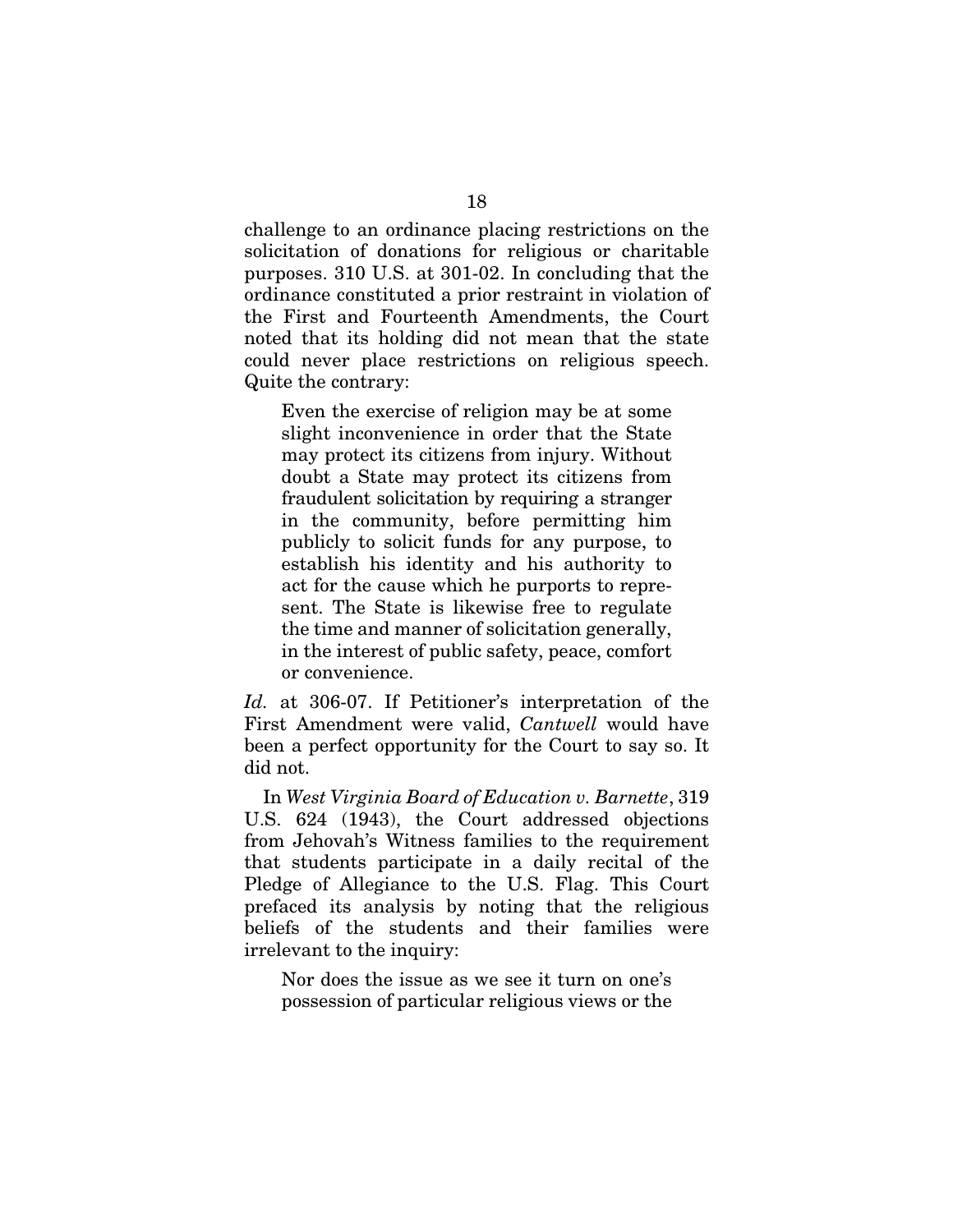sincerity with which they are held. While religion supplies appellees' motive for enduring the discomforts of making the issue in this case, many citizens who do not share these religious views hold such a compulsory rite to infringe constitutional liberty of the individual.

#### *Id.* at 634-35.

Perhaps even more telling is the Court's decision in *Board of Regents v. Southworth*, 529 U.S. 217 (2000), wherein this Court rejected arguments forwarded by students challenging the University of Wisconsin at Madison's collection of a student activity fee to support student groups, some of which conflicted with the challenging students' personal beliefs. *Id.* at 232. The Court pointed to the viewpoint neutrality of the program as the safeguard of the student's personal beliefs: "The proper measure, and the principal standard of protection for objecting students, we conclude, is the requirement of viewpoint neutrality in the allocation of funding support." *Id*. at 233.

Although not a decision of this Court, amici supporting the Petitioner cite the Seventh Circuit's recent decision in *Illinois Republican Party v. Pritzker*, 973 F.3d 760 (2020). Mem. of Cong. Br. at 16.8 Reliance on the Seventh Circuit's decision in that case is just as inapposite as Petitioner's reliance on this Court's cases already discussed. *Illinois Republican Party* concerned a political party's objections to COVID-19 restrictions on large gatherings. *Id.* at 761-62. The appellants argued that the executive order issued by

<sup>8</sup> If *Illinois Republican Party* were to stand for the proposition the amici claim, it would be a significant break with the aforementioned precedents of this Court.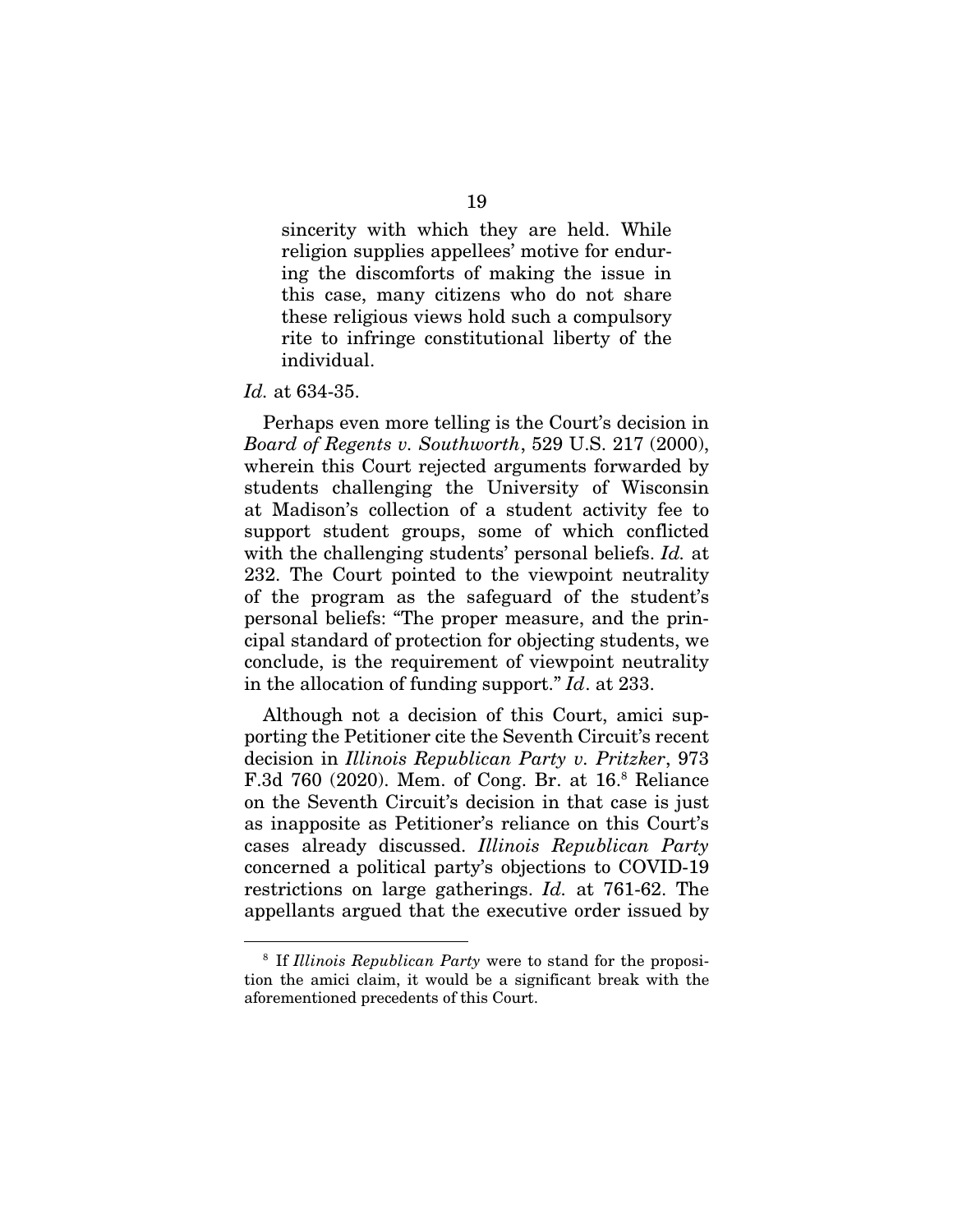the governor subjected houses of worship to less restrictive public health measures than other gatherings. *Id*. The Seventh Circuit held that the measure constituted a permissible accommodation of the free exercise of religion. *Id*. at 765. In Petitioner's case, the Respondent made multiple attempts to accommodate the Petitioner's religious exercise but, since none of the proposed accommodations allowed him to utilize the public school's facilities to engage in a *very public* expression of his religious beliefs (while he was on the job and supposed to be supervising students), he refused to accept any of the school's proposals. Resp. Br. at 10-12. That is a far cry from the facts and question at issue in *Illinois Republican Party*.

Each of these cases, both those relied on by the Petitioner and those he neglects to mention, expose the fatal flaws in his conception of how the First Amendment should be applied to speech motivated by religious beliefs.

## III. PRIVILEGING RELIGIOUS SPEECH WOULD HAVE WIDESPREAD HARMFUL CONSEQUENCES.

Americans hold a multitude of religious beliefs that can intersect with virtually every element of public policy. A doctrine that affords religiously motivated expressive activity special status will manifest in unexpected ways. When faced with this prospect, the government will be forced to create mechanisms whereby religious speakers who intend to engage in expressive activity that falls outside the bounds the government places on speakers without religious motivations for their activity can seek advance approval. Not only would such a regime constitute a prior restraint on speech, see Part I(B), above, it would inevitably be wholly inadequate to the task. Each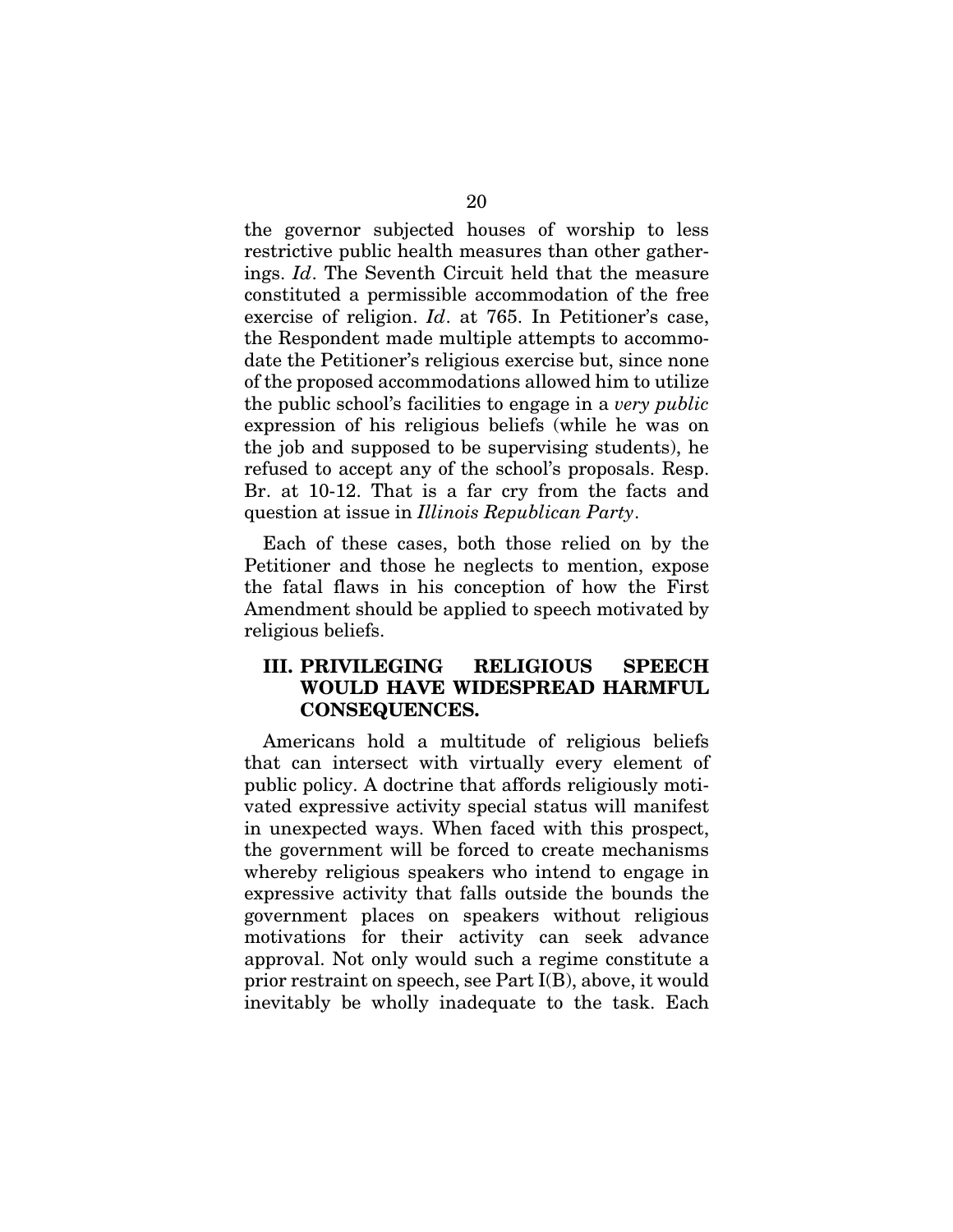request would require a government employee<sup>9</sup> to review it in order to determine, first, whether the anticipated activity is motivated by religious beliefs and, second, whether the government is able or required to allow the speaker to go beyond the established regulations on speech in the manner the speaker demands.10 As the Petitioner's own choice of expressive activity demonstrates, there is simply no way for the government to anticipate every context in which such expression might arise. If a school district cannot discipline a teacher who disrupts the school environment by engaging in religious exercise while on duty in the presence of students and the public, there is little conduct on the part of an educator that could be considered "too far."

Setting aside that adopting the Petitioner's novel theory of law would fly in the face of longstanding First Amendment jurisprudence, privileging religiously motivated speech would create numerous challenges to the administration of basic government functions.

<sup>9</sup> And if the government employee conducting that review encountered a situation which conflicts with their own religious convictions, presumably they will have to seek some dispensation of their own and the problem compounds itself.

<sup>&</sup>lt;sup>10</sup> This presumes that the government even has the ability to accommodate the speaker's request. Notably, from the facts of the present case it appears that the Petitioner's conception of the First Amendment's protection of religiously motivated speech goes so far as to require the government to accede to the speaker's requests *in every respect*. The Respondent offered the petitioner several alternative means to accommodate the expressive activity motivated by his religious beliefs but none would suffice. Resp. Br. at 10-12. Only his preferred activity, at the time and place of his choosing, would satisfy him. *Id*. The Respondent was justly concerned that the requested accommodation impinged on the rights of others. *See Id*. at 34-39; Br. of Secular Groups at 20.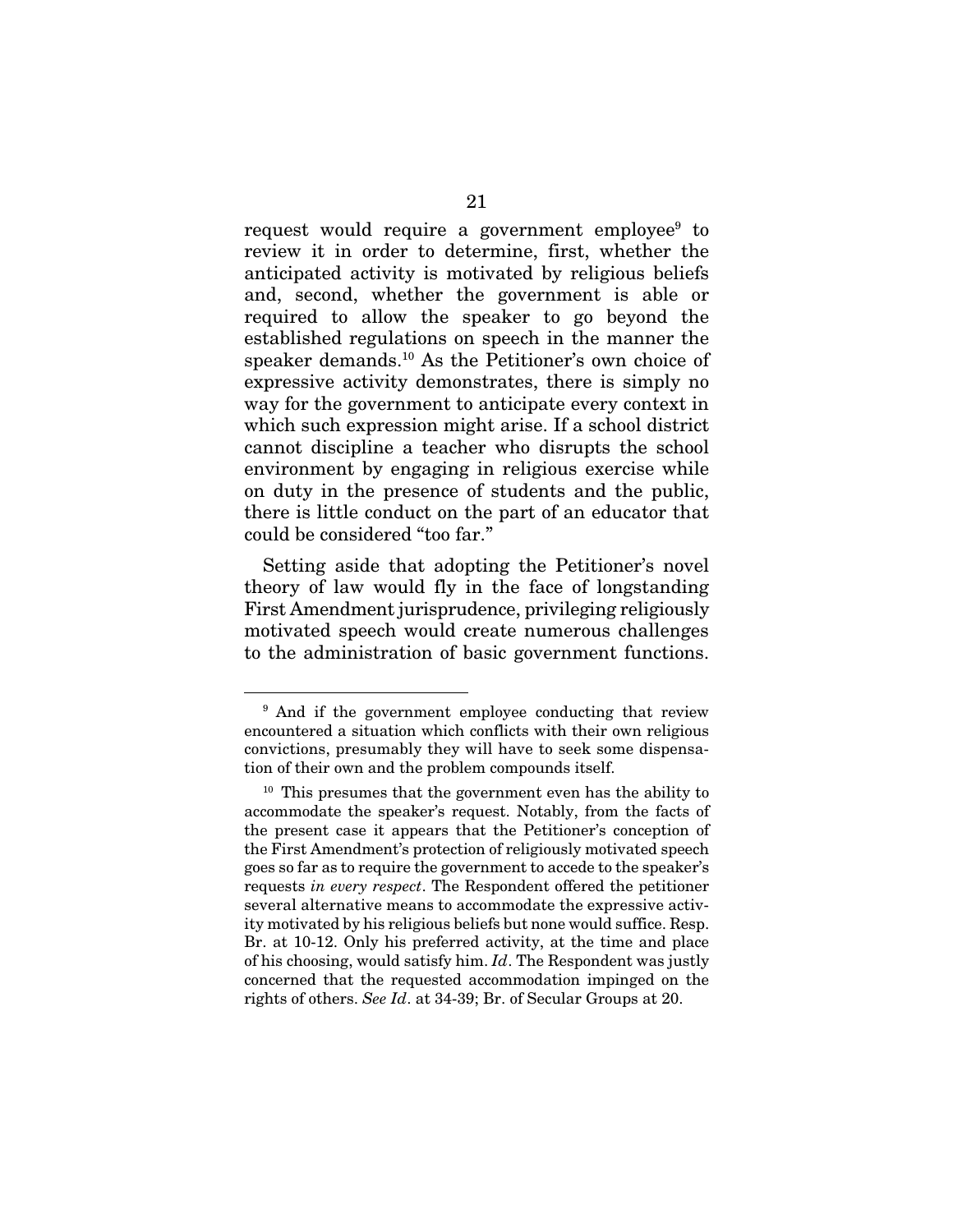Beginning within the context of the school environment, it is unclear where the principle propounded by the Petitioner ends. As the following examples demonstrate, beyond its blatantly unconstitutional nature, the Petitioner's interpretation of the First Amendment is wholly unworkable in our pluralistic society.

#### A. Privileging government employees' religious speech would be harmful in numerous and unforeseeable contexts.

The Petitioner's expression of his private religious beliefs took the form of a very public prayer in the center of a high school football field, and he demanded that it take place while spectators and students were present, not after others had an opportunity to depart. Resp. Br. at 10-12. If a school is precluded from exercising control over its employees' speech in this context, that authority is also lacking in other substantially similar contexts. A teacher could assign students a test and, while the students are hard at work, listen to the audiobook of Christopher Hitchens' *God is Not Great: How Religion Poisons Everything*  (2007), at low volume. A teacher could instruct the students to read an assigned passage silently to themselves and then unroll a prayer mat at the front of the classroom and offer *dua*. A teacher whose religious beliefs conflict with a state's laws or a district's policies requiring comprehensive, medically accurate sex education may simply remain silent when it comes to that element of the curriculum and deprive their students of the education other students are receiving.

Such intrusive expressions of religious belief are not limited to the school context. In 2018, *Amicus* received a complaint from a Los Angeles County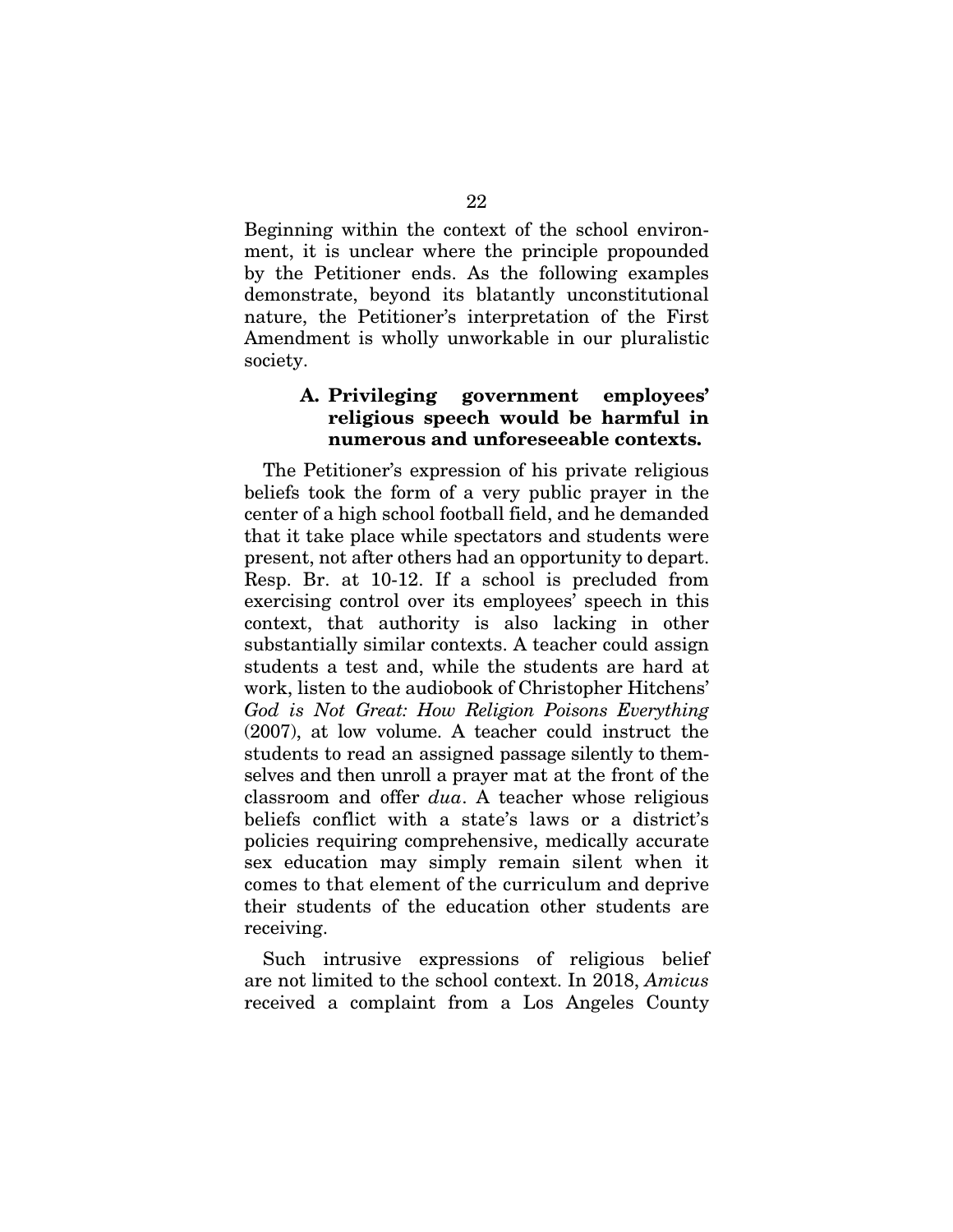resident who reported that their local police station was suddenly playing host to a large, mixed-media display promoting Scientology. Hemant Mehta, "A Scientology Kiosk Was Installed (Then Removed) from a Hollywood Police Station," Friendly Atheist (Aug. 29, 2018), https://friendlyatheist.patheos.com/2018/08/29/ a-scientology-kiosk-was-installed-then-removed-froma-hollywood-police-station/. The display featured a large TV screen with an interactive system for learning about the tenets of Scientology. *Id*. The screen was flanked by racks of pamphlets promoting the Church of Scientology's perspectives on human rights, the care of children, drug addiction, and general happiness. *Id*. In response to a records request, the police department claimed to have no record of who authorized the display, who installed it, or when. *Id*. Under the currently prevailing understanding of First Amendment principles controlling government speech, this display was a clear violation of the Establishment Clause. Under the Petitioner's conception of the First Amendment, the constitutional status of the display is far less clear. If the precinct captain is a Scientologist and believes, for example, that the only true means of recovery for those who suffer from substance abuse is through the practice of Scientology, and the captain installed the display in the police station, then presumably the display would have to be permitted, regardless of the Establishment Clause's protection against the not-so-subtle coercive pressure this might put on those who interact with the precinct.

There is no limiting principle that precludes the Petitioner's theory from extending to other, even more disruptive expressive activity motivated by religious belief. In fact, imposing such a limitation would show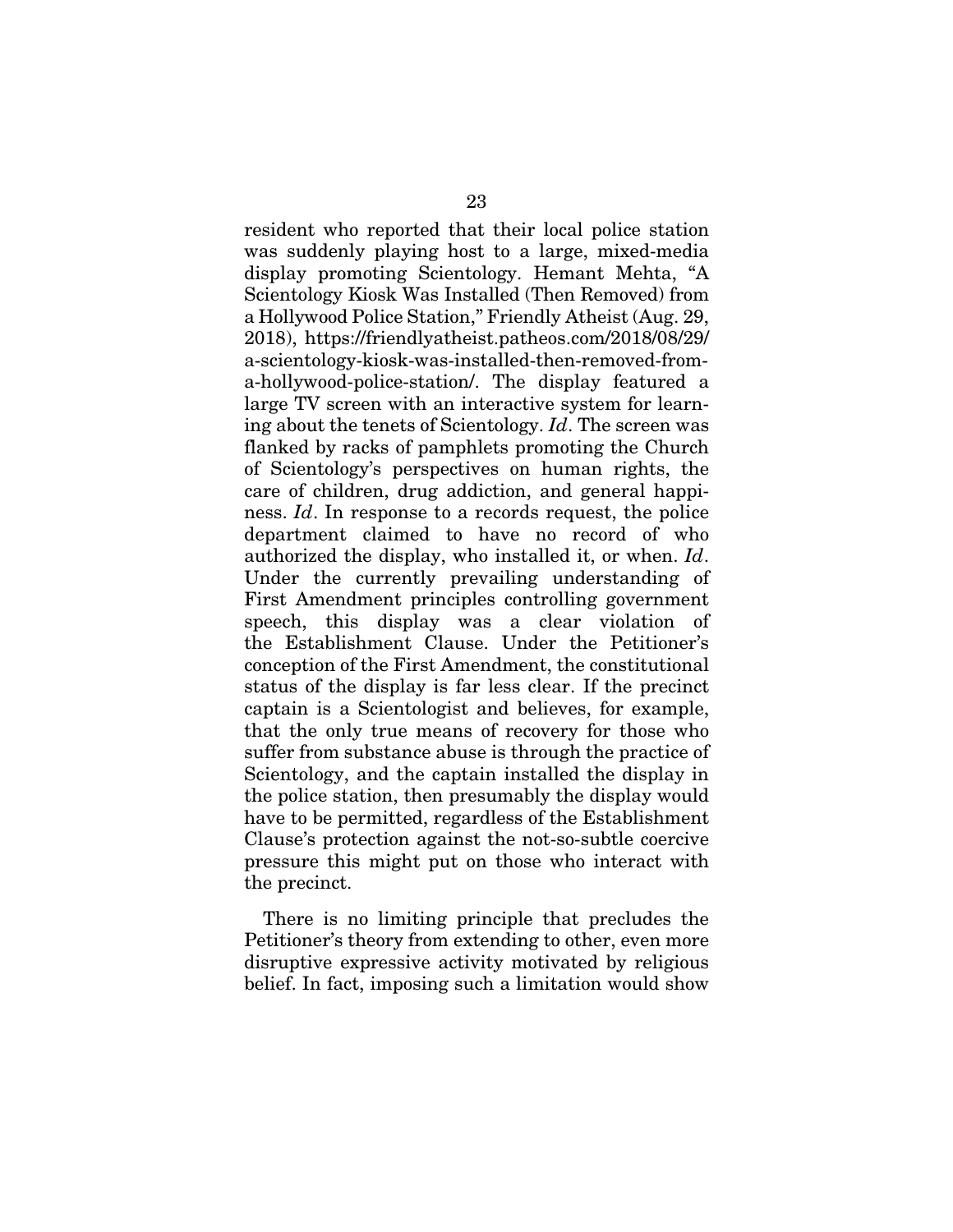a preference for some religious views over others,<sup>11</sup> creating a religious gerrymander and, in so doing, violating both the Establishment and Free Exercise Clauses of the First Amendment. *Church of Lukumi Babalu Aye v. City of Hialeah*, 508 U.S. 520, 532-534 (1993).

Applying the Petitioner's interpretation to verbal expressions of belief raises a slew of new conflicts: In a school district that mandates the teaching of abstinence-only sex education, a teacher whose beliefs compel them to provide comprehensive and medically accurate information, as is the case for members of Catholics for Choice, could not be subjected to discipline for following the dictates of their beliefs and actually teaching their students useful information.

Beyond the school context, in which the interests of students to be free from government-imposed religious exercise provide a weighty counterbalance to the free exercise and free speech rights of teachers, government employees would have even greater leeway to ignore the day-to-day duties of their employment and engage in religious expression. A judge, constitutionally precluded by the Establishment Clause from imposing religious exercise on a criminal defendant to engage in prayer, could nevertheless pause proceedings in order to pray while on the bench in the presence of the defendant, the prosecutor, or even the jury, disrupting the criminal justice process

<sup>11</sup> For example, Christians disagree over whether prayer should be public, lest they hide their light under a bushel, Mark 4:21-22, or instead pray more privately, in keeping with Jesus' teaching to pray in private and "not be as the hypocrites are: for they love to pray standing in the synagogues and in the corners of the streets, that they may be seen of men." Matt. 6:3-6. Still others are perfectly content to do both.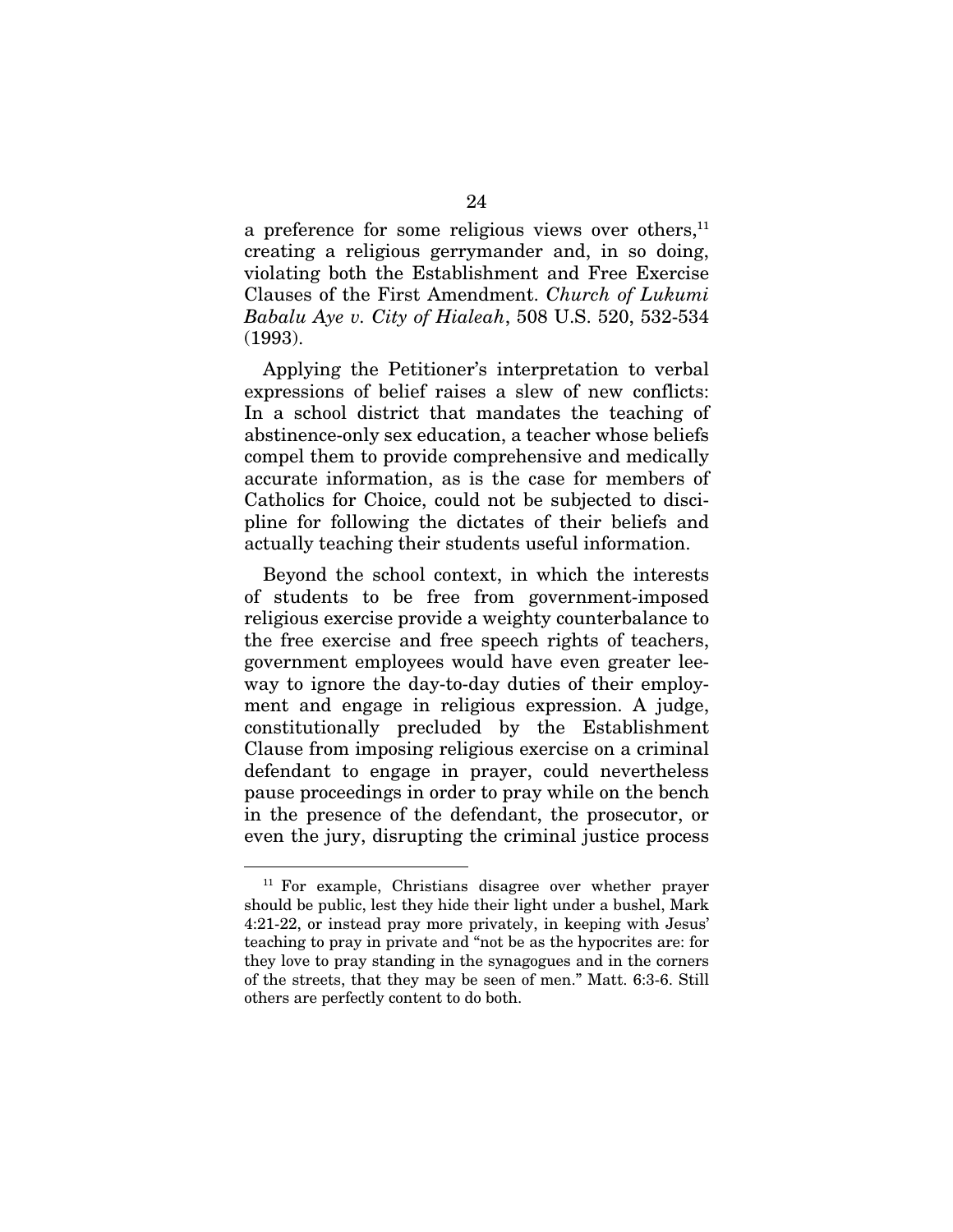and still placing considerable coercive pressure on a defendant (whose core liberties are in the hands of the court) to join in. It is unclear what limiting principle could intervene to prohibit these results while permitting the Petitioner's conduct.

These problems are by no means limited to the context of government employment. *Amicus* regularly receives complaints regarding outdoor religious events utilizing various methods of sound amplification that result in noise levels far in excess of those permitted by local ordinances. In many instances, these events last for hours on end, and the disturbance intrudes into people's homes, interrupting the peace and solitude they are entitled to expect. Noise ordinances are prototypical time, place, and manner restrictions on the use of traditional public forums. "The police power of a state extends beyond health, morals and safety, and comprehends the duty, within constitutional limitations, to protect the well-being and tranquility of a community." *Kovacs*, 336 U.S. at 83. Such ordinances, as well as other time, place, and manner restrictions, are permissible "provided that they are adequately justified 'without reference to the content of the regulated speech.'" *Cincinnati v. Discovery Network*, 507 U.S. 410, 428 (1993) (quoting *Ward v. Rock Against Racism*, 491 U.S. 781 (1989)). For the government to establish some sort of preclearance for religiously motivated violations of a noise ordinance would, on its face, depend on the content of the regulated speech, thereby requiring the state to meet strict scrutiny. How is the government to determine what decibel level, above and beyond that allowed for other speech, is narrowly tailored to achieve a compelling government interest? It cannot be arbitrary. That would not even pass muster under rational basis review. Yet the Petitioner's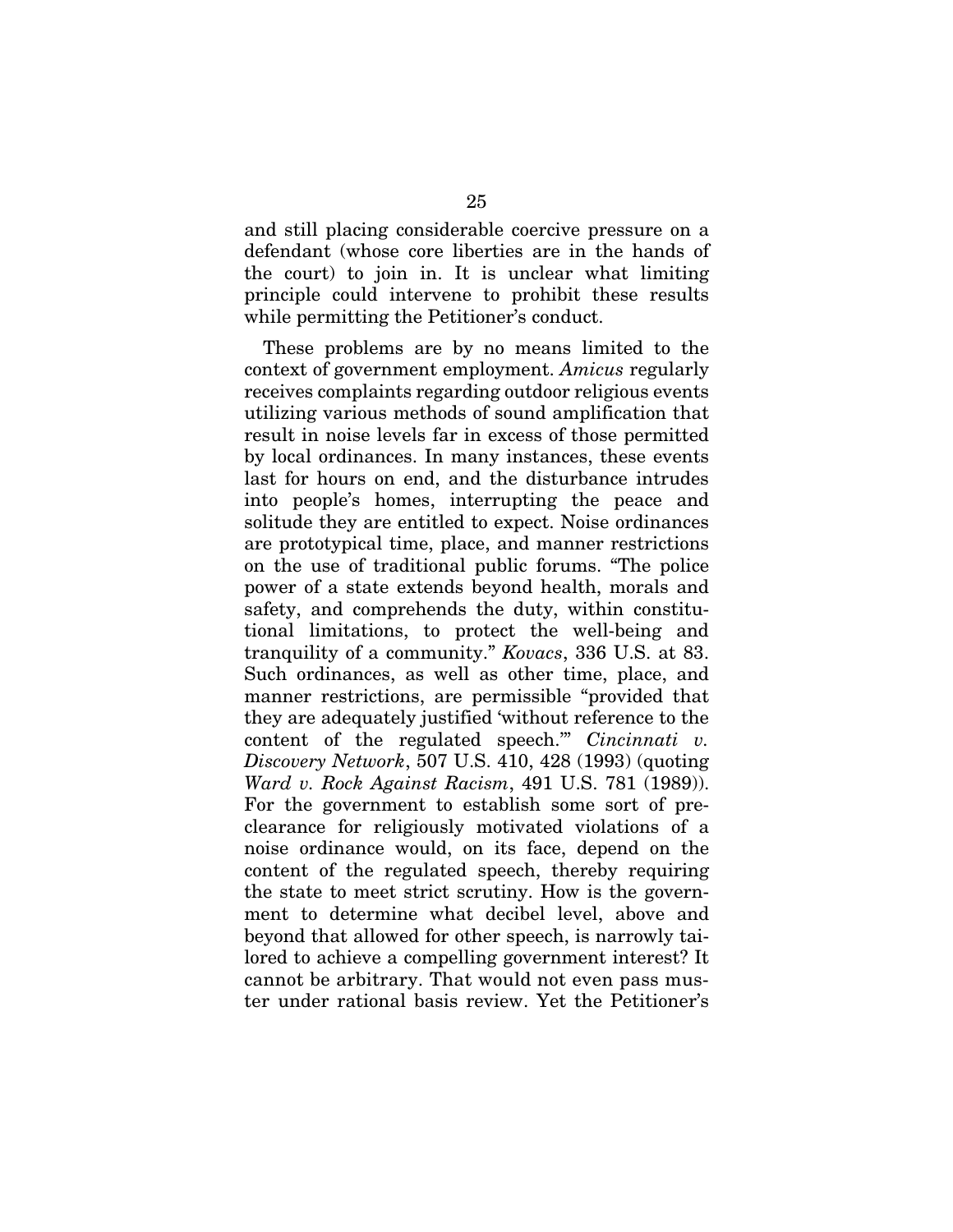argument would require the government to apply disparate standards.

#### B. Privileging religious speech inevitably forces the government to select between speakers expressing conflicting beliefs.

The Petitioner's interpretation of the First Amendment would also necessitate significant clarification of this Court's recent jurisprudence regarding the statements of government officials that exhibit hostility toward the religious beliefs of others. Government employees in public-facing positions regularly encounter individuals whose religious beliefs differ markedly from their own. Religious beliefs are often mutually exclusive and held with a conviction that their beliefs are the only way to salvation, enlightenment, happiness, or other personal ideals. Under the Petitioner's version of the First Amendment, it would violate the government official's free speech and free exercise rights to prohibit them from expressing their beliefs, yet doing so might be interpreted as hostility and could imperil, for example, a compliance review or administrative proceeding. *Masterpiece Cakeshop, Ltd. v. Colo. Civil Rights Comm'n*, \_\_\_ U.S. \_\_\_, 138 S. Ct. 1719 (2018). This paradox presents the government official's supervisor with an impossible dilemma: restrict the employee's expression of their religious beliefs, violating their free speech right, or let the employee express themselves and risk an Establishment or Free Exercise Clause lawsuit brought by the imposed-on private citizen.

The Petitioner's conception of the First Amendment raises additional issues for those who supervise government employees. If an employee is entitled to greater leeway to engage in speech when that speech is motivated by the employee's religious beliefs,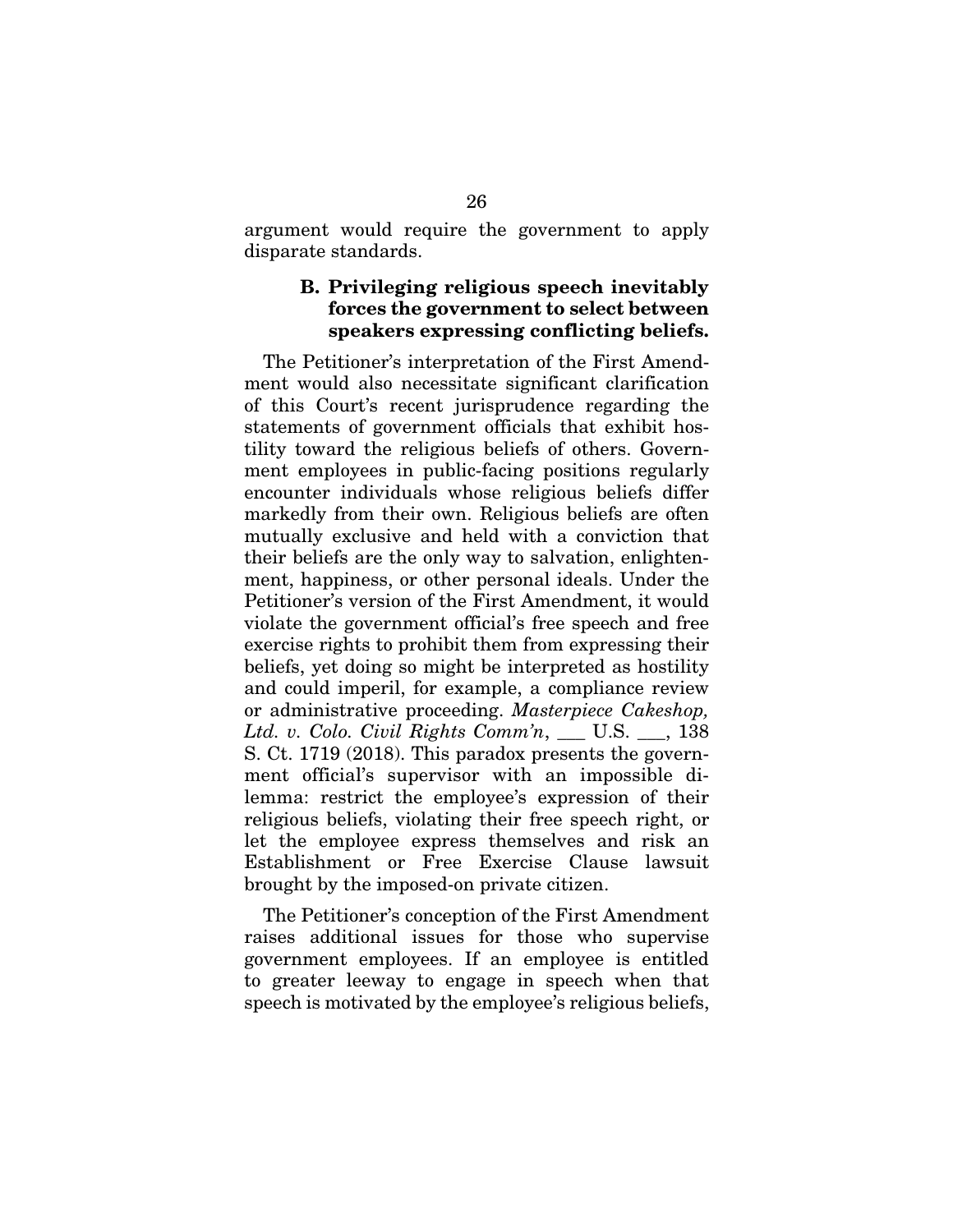a supervisor would be prevented from intervening to stop employees from engaging in numerous forms of religiously motivated workplace discrimination. *See* Rachel C. Schneider, et al., "How Religious Discrimination is Perceived in the Workplace: Expanding the View," Socius: Sociological Research for a Dynamic World (Jan. 24, 2022), https://journals.sagepub.com/ doi/pdf/10.1177/23780231211070920. *Amicus* recently received a complaint from a government employee who objected to a coworker's use of the agency's intraoffice messaging system to send bulk messages to coworkers in which he expounded on his personal religious beliefs, to which she responded in kind. In such a situation, when two employees' religiously motivated expressions are in direct conflict, supervisors must determine whether they can intervene to resolve the conflict. Allowing the argument to continue and potentially grow ever more heated risks creating a breakdown of the entire workplace environment. Some action must be taken, yet restricting one employee but not the other risks an equal protection violation and a claim of religious employment discrimination. Restricting both employees only multiplies the potential lawsuits.

#### C. Privileging religious speech will conflict with other constitutional obligations.

Privileging religious speech also creates troubling conflicts with other constitutional protections. Relying on this Court's prior cases addressing speech in the context of elections, both Congress and the states have put various limitations on expressive activity relating to elections. Many states, for example, limit campaign activity within a reasonable distance from a polling place in order to provide voters with a degree of solicitude during the exercise of the fran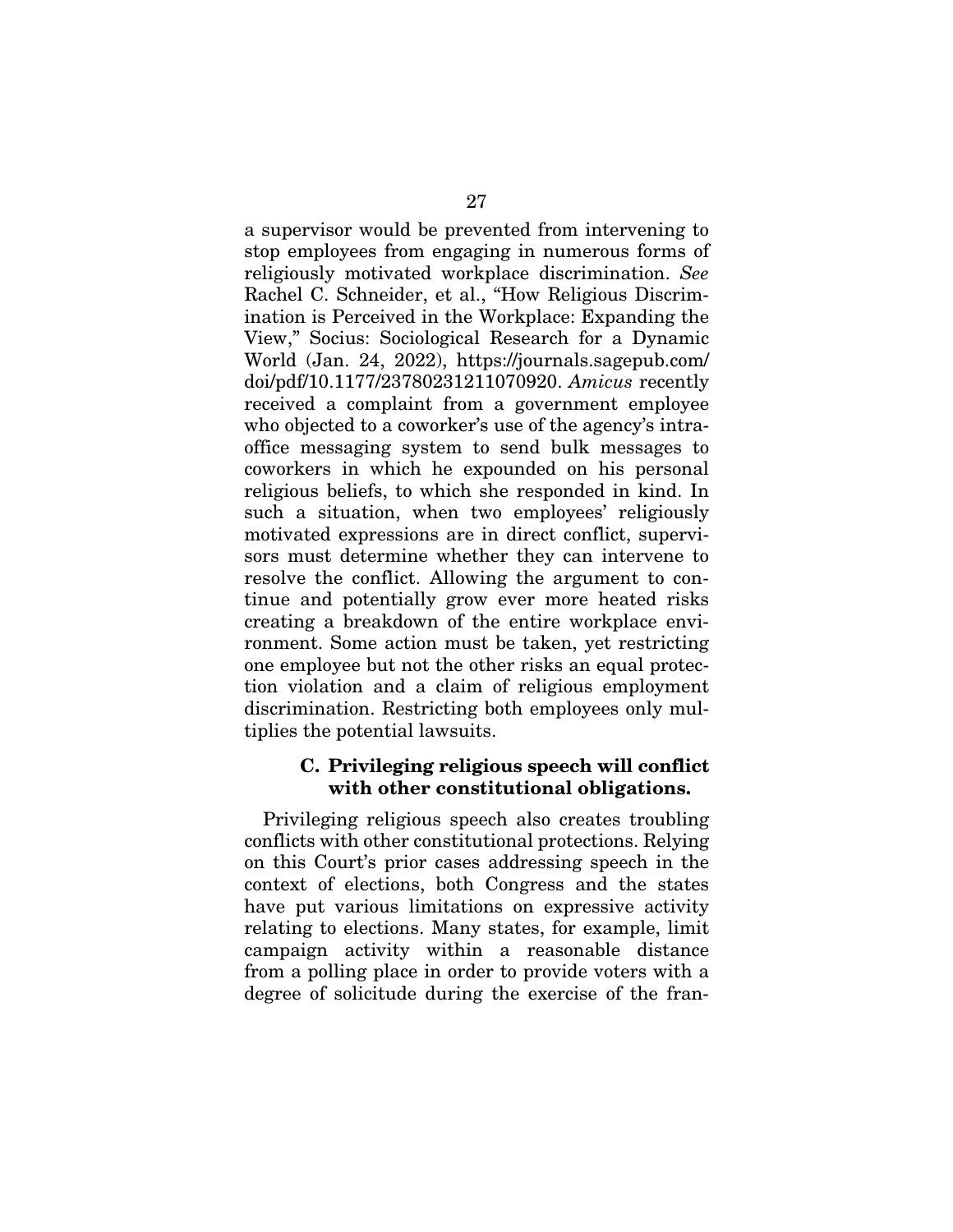chise. *Minn. Voters All. v. Mansky*, \_\_\_ U.S. \_\_\_, 138 S. Ct. 1876, 1887-89 (2018); *see generally Burson v. Freeman*, 504 U.S. 191 (1992). The Petitioner's theory of free speech would preclude the government from excluding campaign messages couched in or motivated by religious beliefs from polling places. Further compounding the problem is the government's frequent use of houses of worship *as polling places*, which would invite such proselytizing campaign messages and, since a community space's utility and appeal as a polling place is directly correlated to its capacity, would also give more populous religious sects unique opportunities to deliver their messages to the voting public, whether campaign related or not.

And this is merely the tip of the iceberg, as religiously motivated speech would quickly become the de facto form of expression during campaigns, freed as it would be from regulatory oversight. The conflicts created by the Petitioner's interpretation of the First Amendment multiply without end as one applies it to even mundane contexts. The First Amendment cannot be interpreted to require such absurd outcomes.

## IV. HEIGHTENED PROTECTION FOR RELI-GIOUSLY MOTIVATED SPEECH MUST NECESSARILY EXTEND TO THOSE EXPRESSING EQUIVALENT NONTHEIS-TIC WORLDVIEWS.

Finally, *Amicus* takes this opportunity to reiterate what this Court has previously indicated: the Free Exercise Clause protects the right of those who hold nontheistic beliefs to exercise them to the same extent as those who hold equivalent theistic beliefs. Although *Amicus* opposes any interpretation of the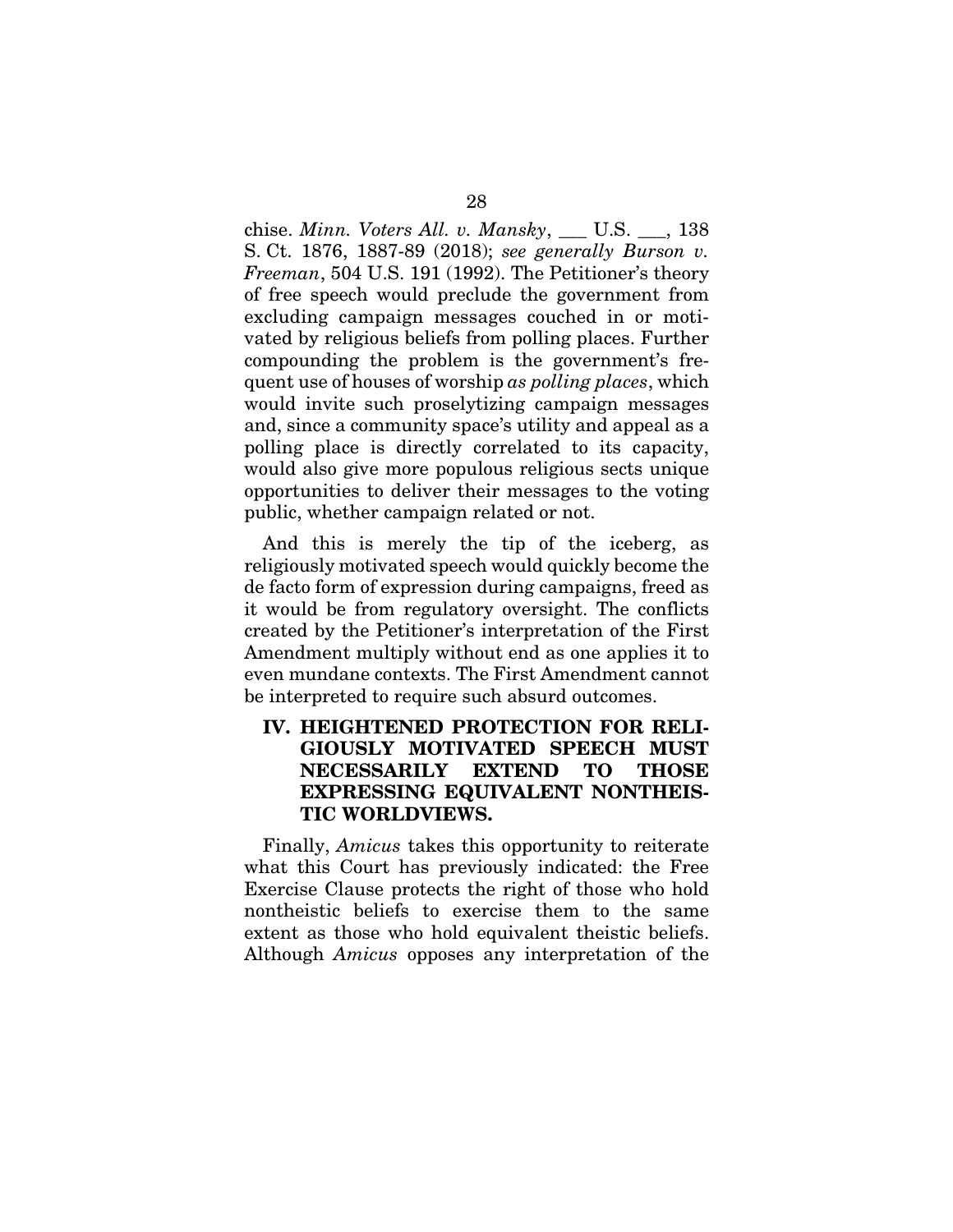First Amendment that enables the government to impose content-based restrictions on expressive activity, if this Court adopts Petitioner's novel interpretation of the First Amendment, *Amicus* cannot deny that it would redound to the benefit of atheists as well. *See Welsh v. United States*, 398 U.S. 333, 342-43 (1970); *Id.* at 356-57, (Harlan, J., concurring); *United States v. Seeger*, 380 U.S. 163, 176 (1965). It would enable the nontheistic community, commensurately with the theistic community, to express their beliefs in new and creative ways. Atheists have no holy book nor any orthodox tenets<sup>12</sup> beyond the lack of a belief in a deity or, for some, the affirmative belief that there are no deities. "What is Atheism?" American Atheists (accessed on Mar. 18, 2022), https://www.atheists.org/ activism/resources/about-atheism/. Nevertheless, many atheists do share a number of beliefs that flow from the lack of belief in a deity. *See Bd. of Educ. v. Grumet*, 512 U.S. 687, 716 (1994) (O'Connor, J., concurring); *Welsh*, 398 U.S. at 342-43. Atheists in the United States predominantly believe that there is no afterlife; that the scientific method is the most, if not the only, reliable means of distinguishing truth from falsehood; that human beings (and, indeed, all life on Earth) descended from a common ancestor and therefore are entitled to the same dignity and respect we would demand for ourselves; and that citizens should be treated equally under law, regardless of their religious beliefs or lack thereof.

<sup>12</sup> This Court has made clear that the government may not require an individual to justify their beliefs by pointing to scripture or orthodoxy. The Petitioner was not required to justify his beliefs and the government may not ask anyone else to do so either.